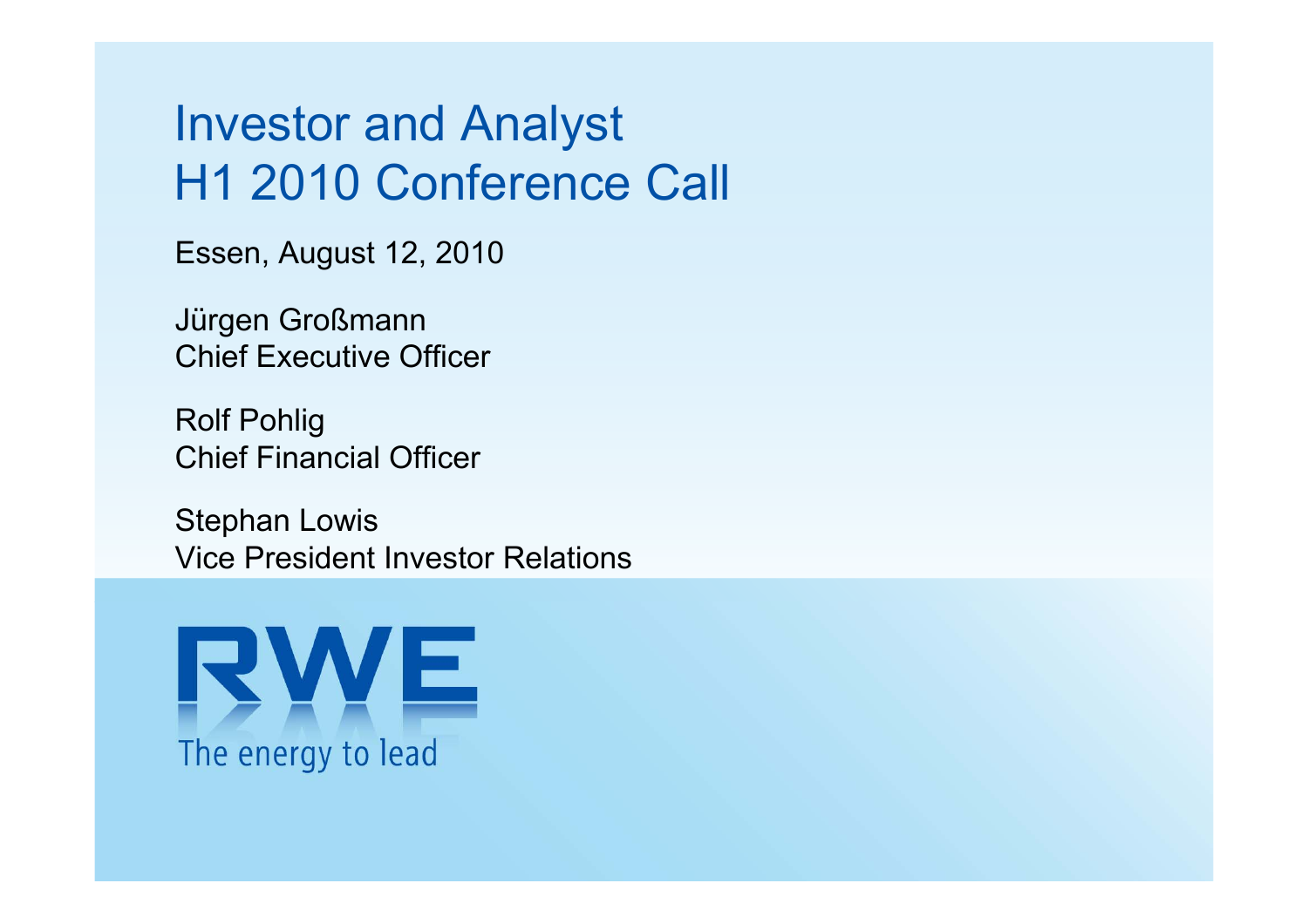### Forward Looking Statement

This presentation contains certain forward-looking statements within the meaning of the US federal securities laws. Especially all of the following statements:

Projections of revenues, income, earnings per share, capital expenditures, dividends, capital structure or other financial items;

- **Statements of plans or objectives for future operations or of future competitive position**;
- **Expectations of future economic performance; and**
- **Statements of assumptions underlying several of the foregoing types of statements**

are forward-looking statements. Also words such as "anticipate", "believe", "estimate", "intend", "may", "will", "expect", "plan", "project" "should" and similar expressions are intended to identify forward-looking statements. The forward-looking statements reflect the judgement of RWE's management based on factors currently known to it. No assurances can be given that these forward-looking statements will prove accurate and correct, or that anticipated, projected future results will be achieved. All forward-looking statements are subject to various risks and uncertainties that could cause actual results to differ materially from expectations. Such risks and uncertainties include, but are not limited to, changes in general economic and social environment, business, political and legal conditions, fluctuating currency exchange rates and interest rates, price and sales risks associated with a market environment in the throes of deregulation and subject to intense competition, changes in the price and availability of raw materials, risks associated with energy trading (e.g. risks of loss in the case of unexpected, extreme market price fluctuations and credit risks resulting in the event that trading partners do not meet their contractual obligations), actions by competitors, application of new or changed accounting standards or other government agency regulations, changes in, or the failure to comply with, laws or regulations, particularly those affecting the environment and water quality (e.g. introduction of a price regulation system for the use of power grid, creating a regulation agency for electricity and gas or introduction of trading in greenhouse gas emissions), changing governmental policies and regulatory actions with respect to the acquisition, disposal, depreciation and amortization of assets and facilities, operation and construction of plant facilities, production disruption or interruption due to accidents or other unforeseen events, delays in the construction of facilities, the inability to obtain or to obtain on acceptable terms necessary regulatory approvals regarding future transactions, the inability to integrat esuccessfully new companies within the RWE Group to realise synergies from such integration and finally potential liability for remedial actions under existing or future environmental regulations and potential liability resulting from pending or future litigation. Any forwardlooking statement speaks only as of the date on which it is made. RWE neither intends to nor assumes any obligation to update these forward-looking statements. For additional information regarding risks, investors are referred to RWE's latest annual report and to other most recent reports filed with Frankfurt Stock Exchange or SWX Swiss Exchange and to the material furnished to the US Securities and Exchange Commission by RWE.

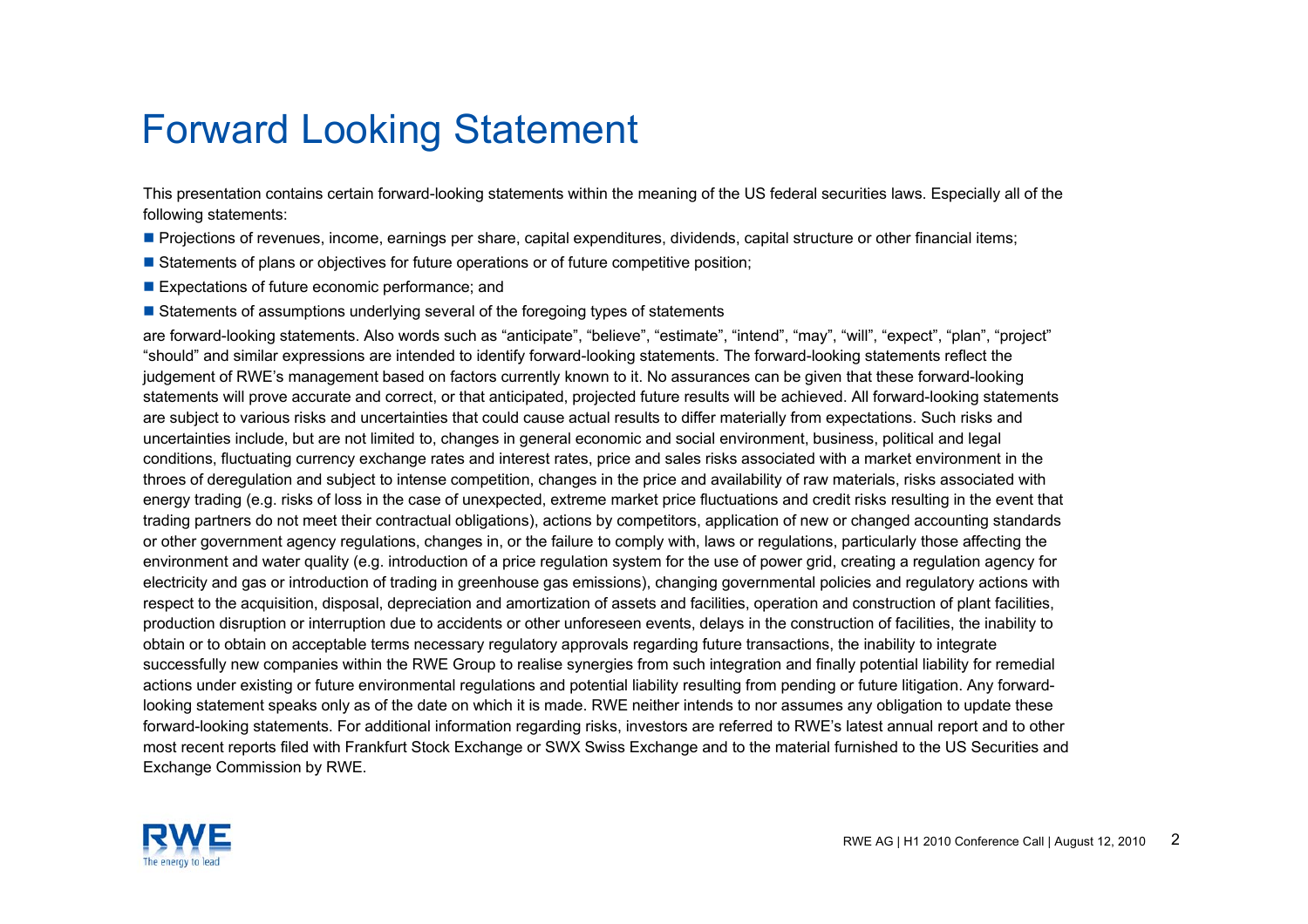### Today's Agenda

#### **Jürgen Großmann**

H1 2010 Highlights & Update on Group issues



**A**

Rolf Pohlig H1 2010 Group results and divisional performance & Outlook for 2010

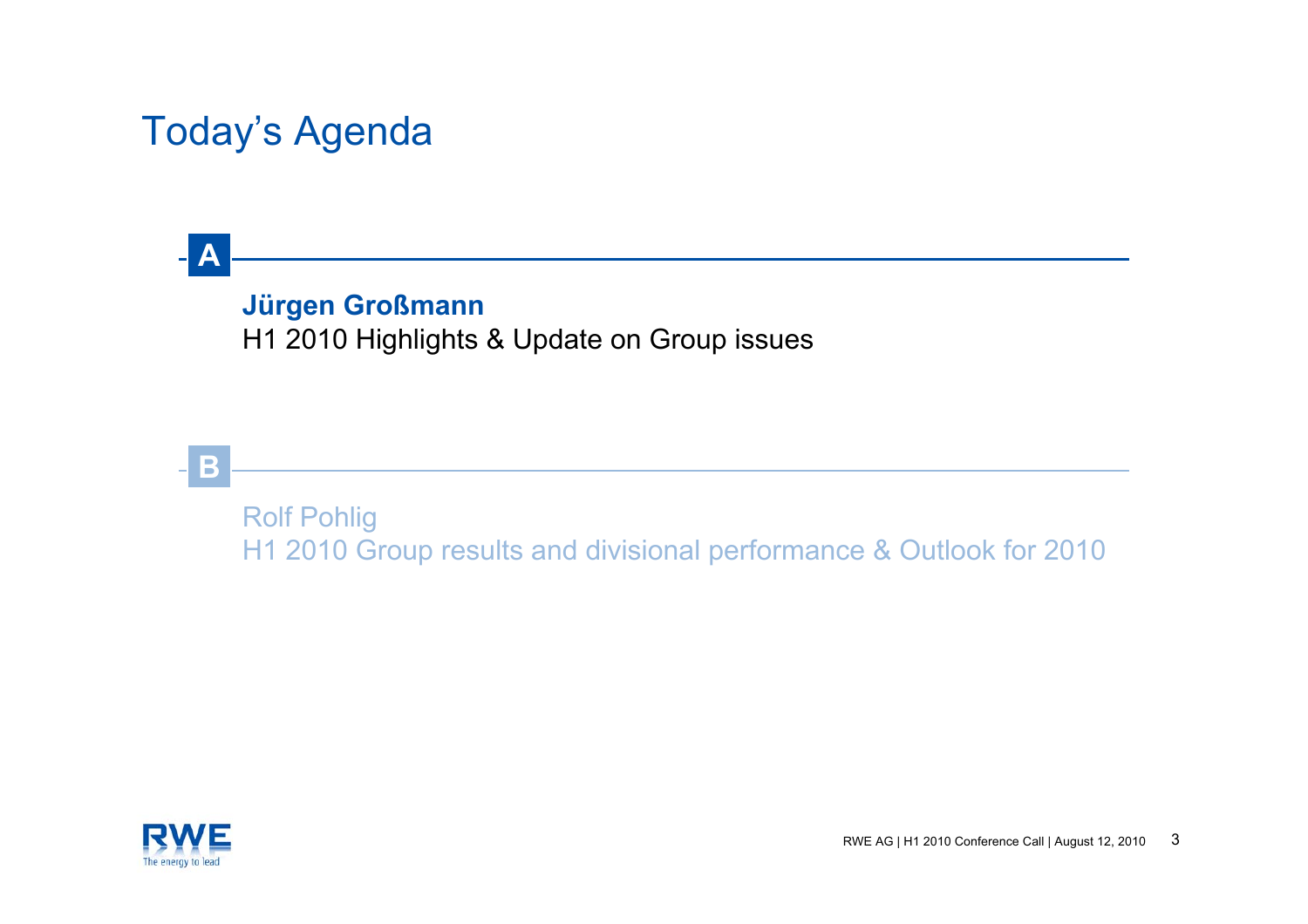### Good start to 2010 continued

- Strong operating performance: EBITDA +22%, operating result +21%, recurrent net income +23%
	- Solid earnings contribution from German Power Generation, Central Eastern / South Eastern Europe and Essent
- 
- Joint Venture established for construction and operation of 576 MW Gwynt y Môr wind farm with Munich municipal utility and Siemens



Bio coal production plant shared with Topell Energy kicked off



Investment decision made for RWE Dea gas production project in Egypt to secure about 50 bcm natural gas reserves



Outlook for 2010 confirmed – good prospects for an attractive dividend

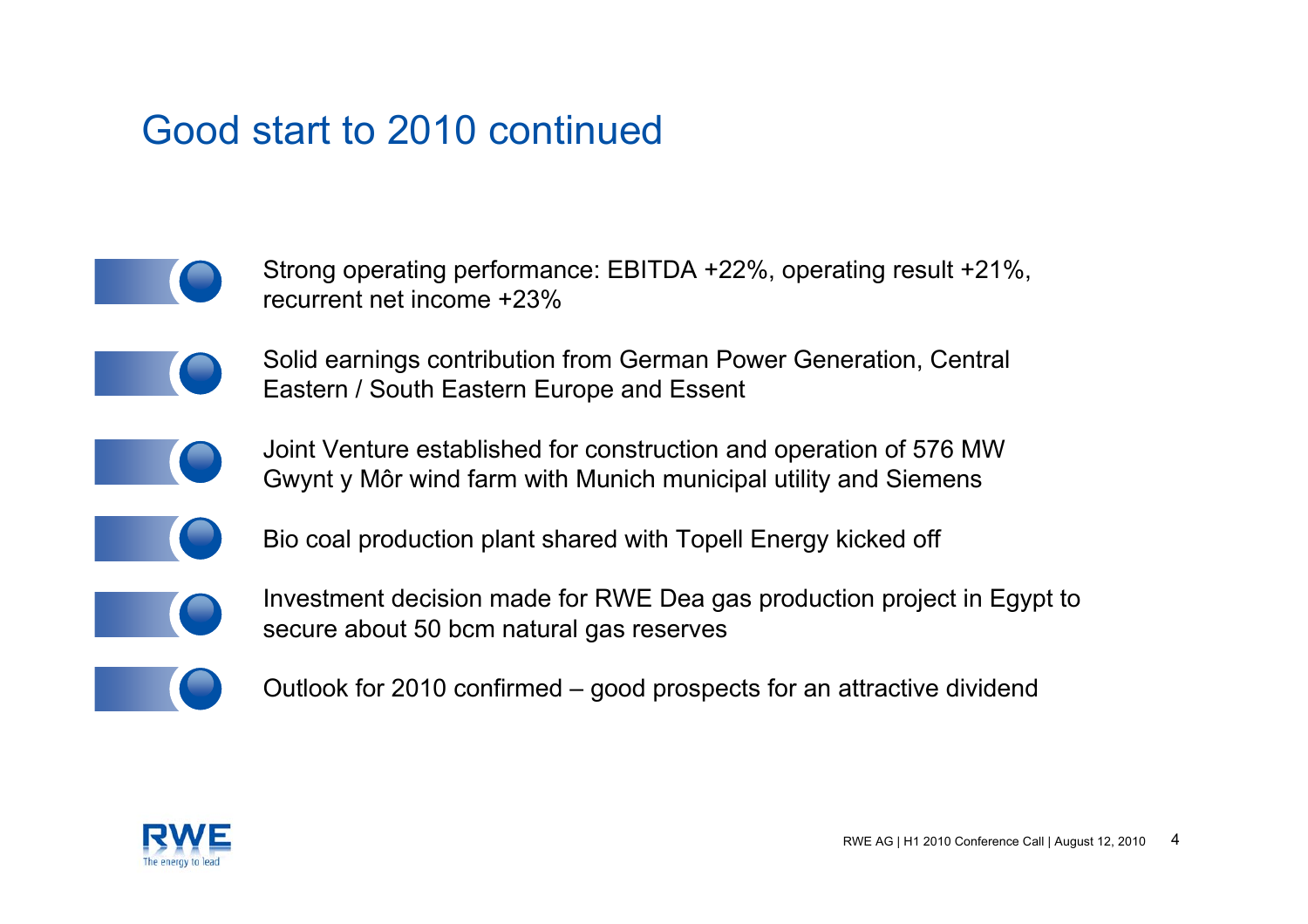### Nuclear fuel tax proposal creates major uncertainties

#### Current draft of the nuclear fuel tax law

- > German **government's** reasoning:
	- **"Substantial extraordinary revenues"** earned by operators of nuclear power plants since the introduction of a CO $_2$  cap and trade system
	- Nuclear power plant operators do not participate enough financially in **"the clean up of, e.g., the final storage Asse II"**
- > The tax's introduction will **be irrespective of a lifetime extension** for nuclear power plants, i.e. it also considers currently allowed production volumes
- > The draft law includes a tax of **€220 per gram of U235** which translates into at least €22/MWh (depending on fuel type and thermal efficiency)
- > The tax is expected to be corporate tax deductible, hence, the pre-tax burden of at least €22/MWh would translate into at least **~€15/MWh after tax**

#### Our view...

- $>$  The government's CO<sub>2</sub> reasoning **contradicts the concept of a market-based** and technologically unbiased CO $_{\rm 2}$  reduction mechanism
- > **RWE already bears all costs** incurred for the final storage of nuclear waste from our plants
- > The tax is **not compatible with European law** (System Directive, Energy Tax Directive or EURATOM Treaty) **or** the fiscal principles of the **German Constitution** (Art. 106 Grundgesetz, GG)
- > Introduction without any compensation (e.g. lifetime extension) is unconstitutional as it would **violate** the **guarantee of ownership** (Art. 14 GG)
- > The tax also **violates the 2001 nuclear phase-out agreement** in which any further burden on nuclear power generation (including taxation) was ruled out
- > German corporate law obliges us to **pursue all legal options** if such a law were to be introduced



The nuclear fuel tax is not justified and its introduction would be questionable legally. We are ready to share the benefits of a lifetime extension fairly.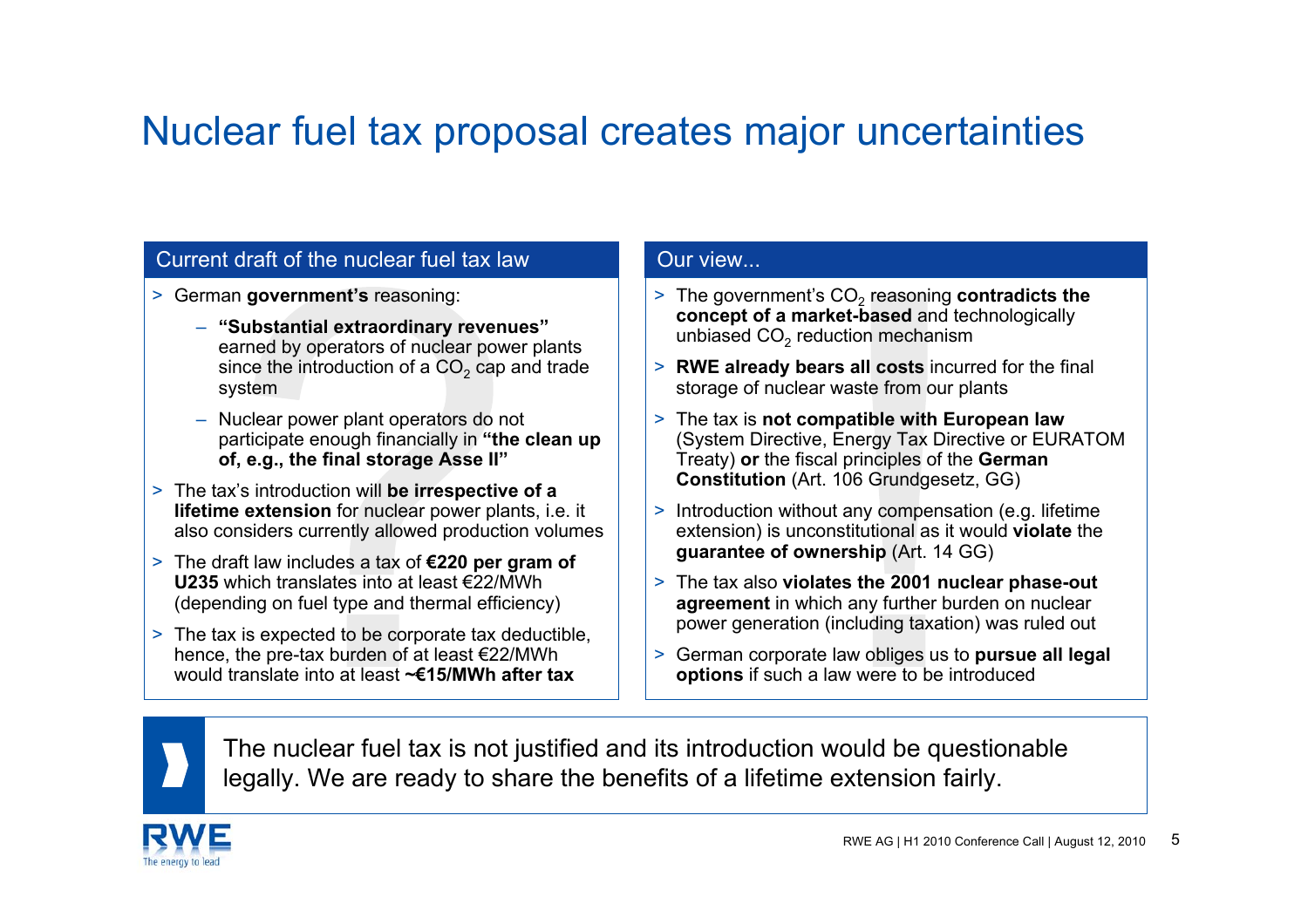# The impact of a nuclear fuel tax on the profitability of nuclear power generation would be significant



- > The +€22/MWh pre-tax (about +€15/MWh post-tax effect) has **to be added to the total generation costs (TGCs)** of a fully depreciated nuclear power plant
- > TGCs include significant cost components besides the nuclear fuel: mainly labour costs (internal and external staff) and maintenance costs
- > **TGCs depend mainly on the size of the plant** (the bigger the plant, the lower the specific TGCs)

- > **How many additional years** will nuclear power plants be allowed to operate?
- > What can a **legally binding agreement** between the plant operators and the government look like as the main burdens are front-end loaded whereas the benefits of a potential lifetime extension would tend to be back-end loaded?
- > Will the government call for **additional safety requirements** and what is the necessary CAPEX?



Depending on the assumed power price, the proposed tax will take small nuclear units to the limits of profitability. This will not be helped by additional burdens which are under discussion

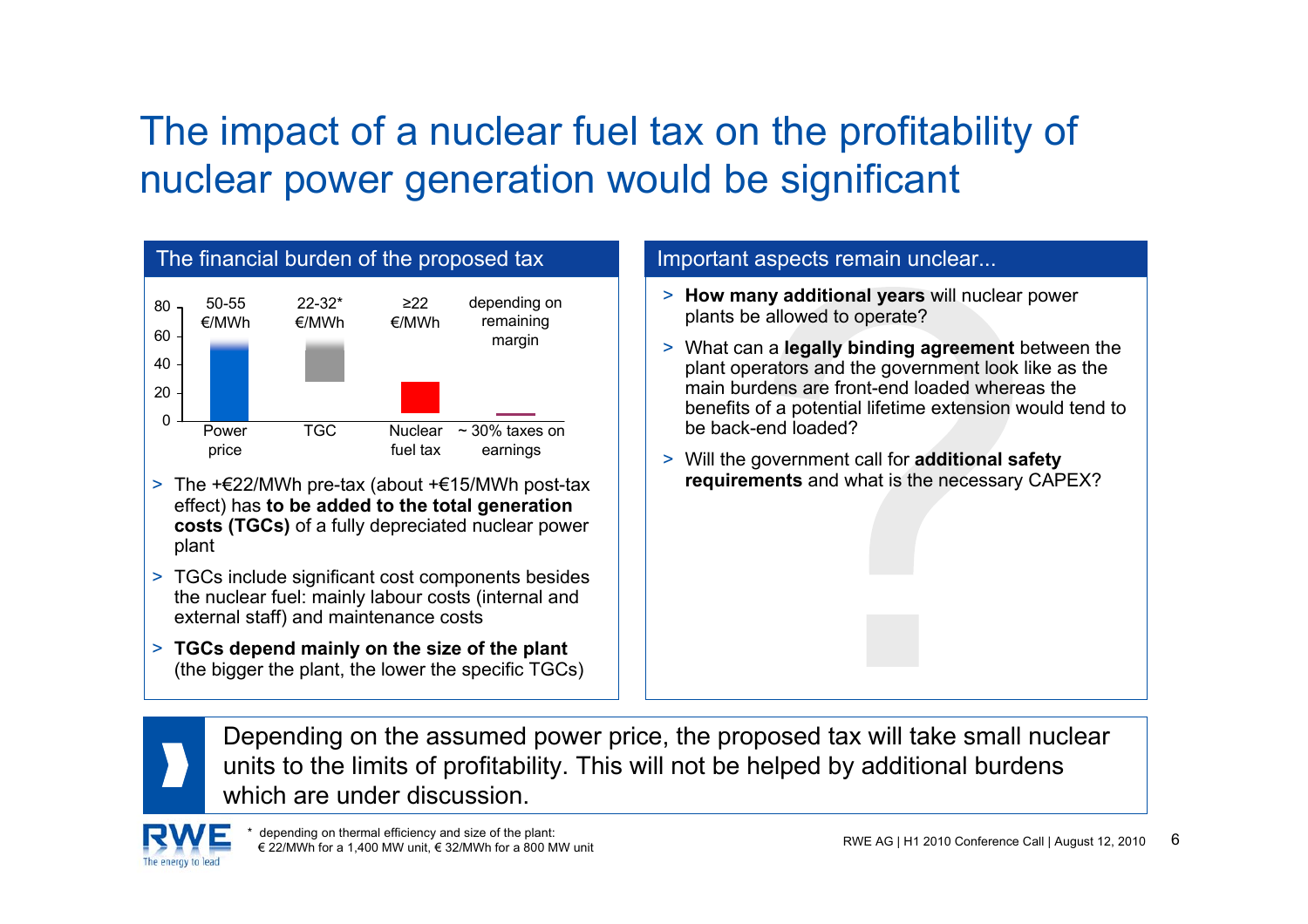### Uncertainties from nuclear debate put our mid-term outlook for 2012/13 under review

|                               | 2008 reported<br>$\epsilon$ million | forecast 2012<br>versus 2008                                                                                              | 2009 reported<br>$\epsilon$ million | forecast 2013<br>versus 2009 |  |  |
|-------------------------------|-------------------------------------|---------------------------------------------------------------------------------------------------------------------------|-------------------------------------|------------------------------|--|--|
| <b>EBITDA</b>                 |                                     | No guidance                                                                                                               | 9,165                               | above 2009                   |  |  |
| Operating result              | 6,826                               | $CAGR + ca. 5%$                                                                                                           | 7,090                               | above 2009                   |  |  |
| Recurrent net income          | 3,367                               | $CAGR + ca. 5%$                                                                                                           | 3,532                               | above 2009                   |  |  |
| Dividend target $2010 - 2013$ |                                     |                                                                                                                           |                                     |                              |  |  |
| <b>Dividend</b><br>€          | 3.50                                | Payout ratio 50% – 60% with goal to at least match the previous<br>year's dividend for each fiscal year from 2010 to 2013 |                                     |                              |  |  |

- > We expect the impact of the proposed nuclear fuel tax on operating result (as on EBITDA) to be in a magnitude of  $\epsilon$  1 billion, or 14%
- > We expect the impact on our recurrent net income to be around €650 million or about 18%
- > Our financial headroom for investments would be consequently reduced by between € 3 to 4 billion to stay in line with our leverage target which we assume corresponds to an A-flat rating
- > Therefore, the introduction of a nuclear fuel tax would significantly influence our earnings and cash flows and hence, our dividend, CAPEX and growth potential

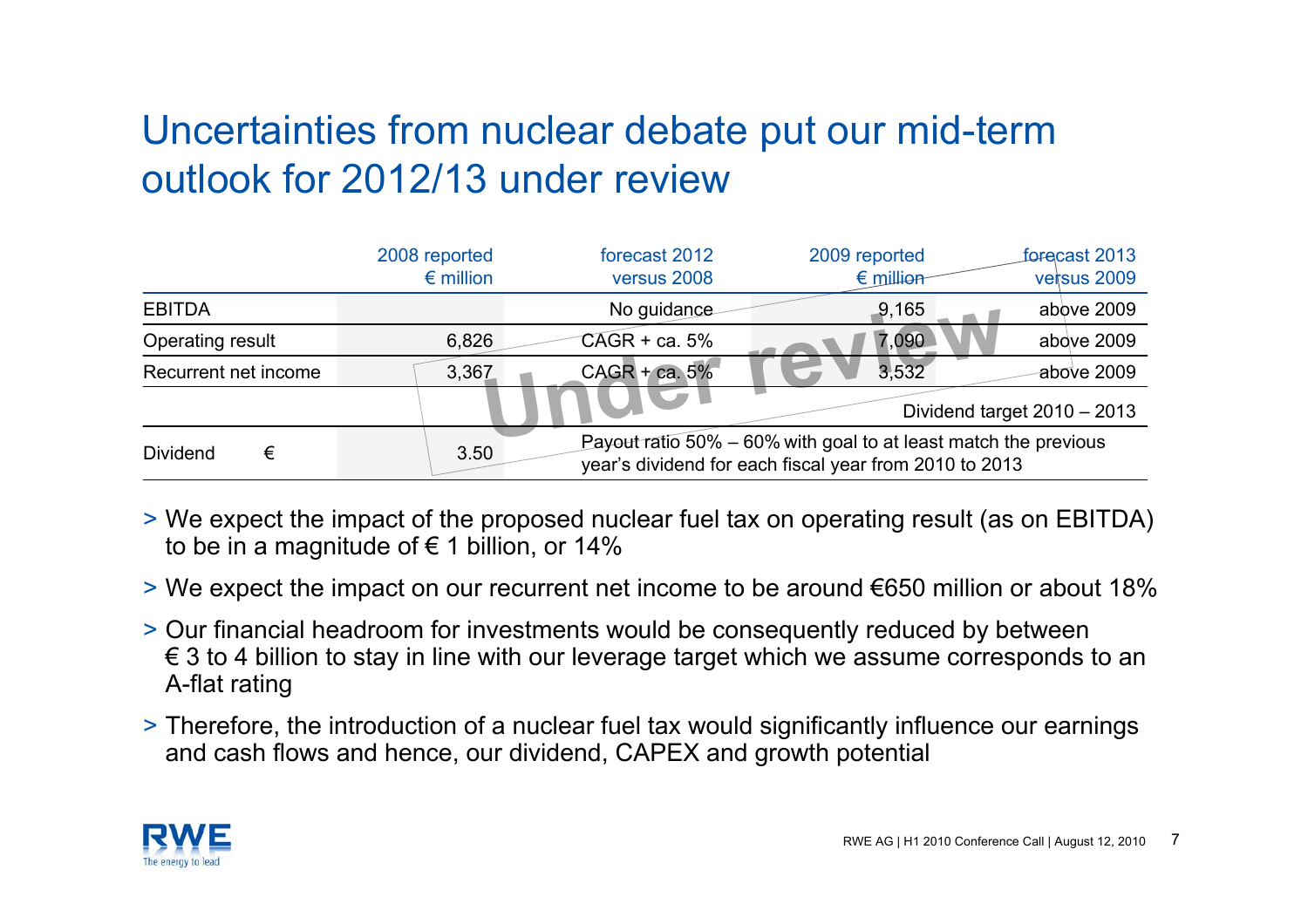## Power plant new build programme: making good progress

#### **Renewables Projects (RWE Innogy)**

#### **Offshore Wind Germany**

> Nordsee Ost (295 MW): Bremerhaven chosen as offshore base port in May 2010; contract for supply of foundations signed in June 2010, construction due to start in 2011

#### **Offshore Wind UK**

- > Greater Gabbard (504 MW; 50% share): first electricity production expected to start by August 2010, fully operational by end of 2011
- > Gwynt y Môr (576 MW; 60% share): onshore works started, offshore construction begins in 2011, completion in 2014

#### **Biomass USA**

> Construction started on the world's largest biomass pellet production plant in Georgia/USA, production capacity of 750,000 t/year





#### **Conventional New Builds (Power, npower, Essent)**

#### **Germany**

- > Neurath (2 x 1,050 MW): First compression test in June successfully completed, BoA 2&3 will go online mid/end of 2011
- > Hamm (1,560 MW): Problems with steel construction of boiler solved

#### **UK**

> Staythorpe (1,650 MW): The four units of the CCGT will be commissioned successively between end of August and end of November 2010

#### **Netherlands**

- > Moerdijk (426 MW): CCGT project on track for completion and within budget
- $\geq$  Claus C (1,304 MW): Project ahead of schedule, important milestone of physically connecting the greenfield gas turbines and the brownfield steam turbine reached











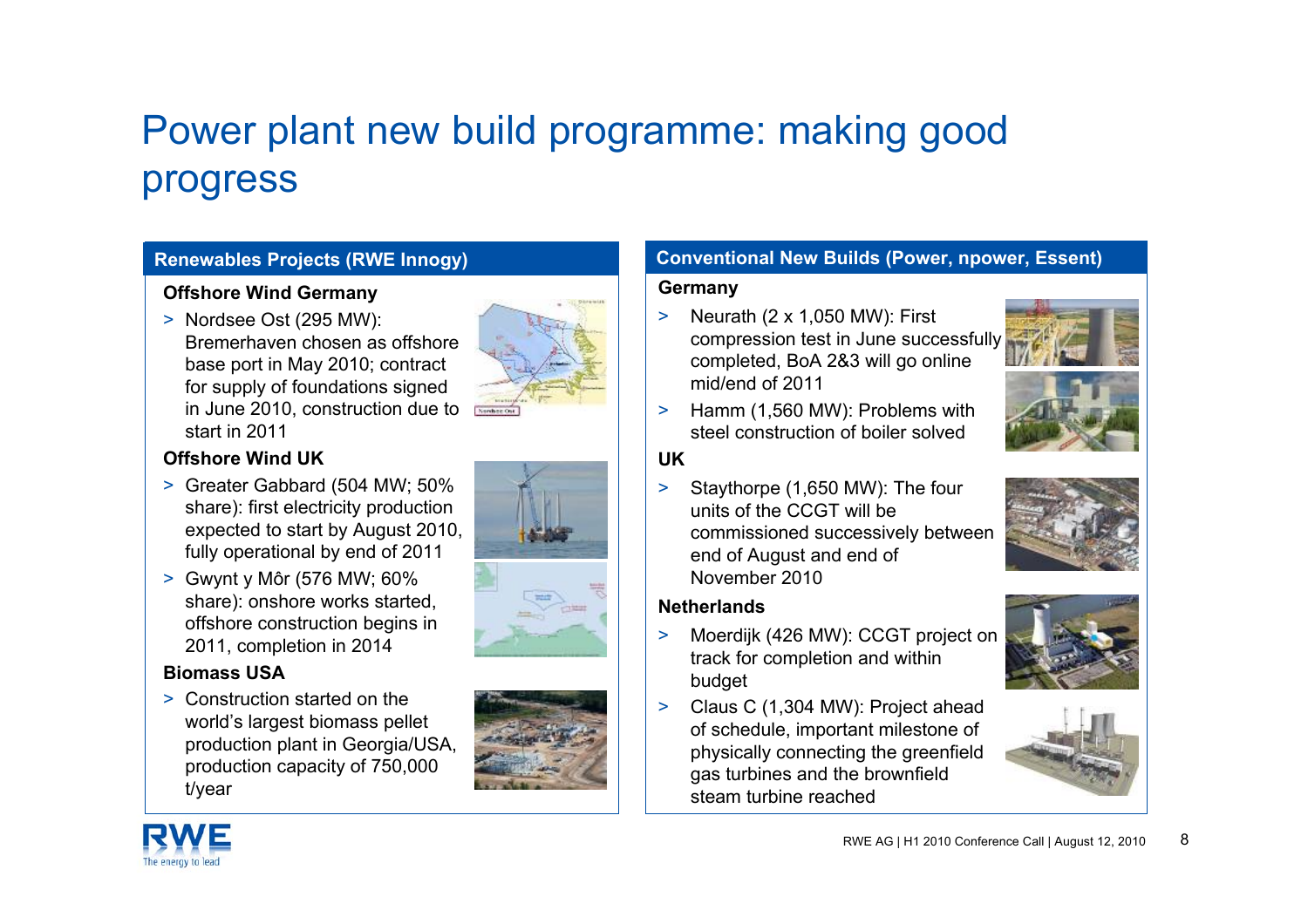### ...as are our projects in gas upstream and midstream

**ARM** 

#### **Upstream Gas & Oil (RWE Dea)**

#### **Algeria**

> Reggane (n/a<sup>1</sup>): approval of Declaration of Commerciality from authorities expected for third quarter of 2010

#### **UK**

 $>$  Breagh (7.0 mmboe<sup>2</sup>): project on track, development intensified to take up production in 2012

#### **Norway**

- $>$  Gjøa (2.2 mmboe<sup>2</sup>): start of production as planned by the end of year 2010
- $>$  Luno (5.3 mmboe<sup>2</sup>): field development approval by Norwegian authorities expected by the end of this year

1 Production target confidential 2 Production target by 2016





- $\geq$  Intensive talks with potential supply countries like Azerbaijan, Turkmenistan, and Northern Iraq
- $\geq$ We received an invitation to concrete negotiations from Azerbaijan

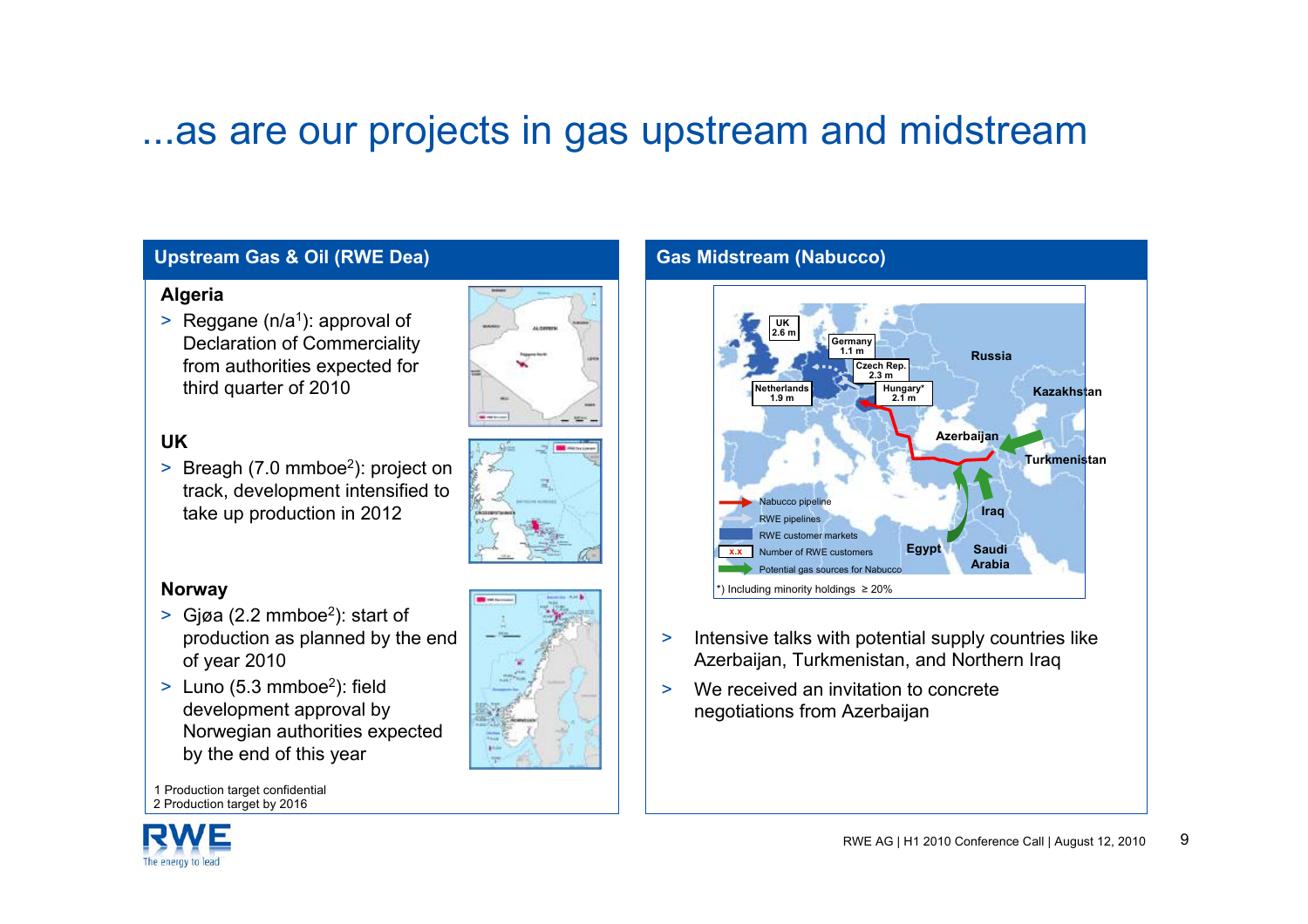

|                         |     | 2009<br>$\epsilon$ million | 2010<br>forecast                                       |
|-------------------------|-----|----------------------------|--------------------------------------------------------|
| <b>EBITDA</b>           |     | 9,165                      | $+5 - 10\%$                                            |
| <b>Operating result</b> |     | 7,090                      | $+$ ca. 5%                                             |
| Recurrent net income    |     | 3,532                      | $+$ ca. 5%                                             |
| <b>Dividend</b>         | €   | 3.50                       | Payout ratio of $50 - 60\%$<br>of net recurrent income |
| Capex on fixed assets   | €bn | 5.9                        | ca. 7.0                                                |

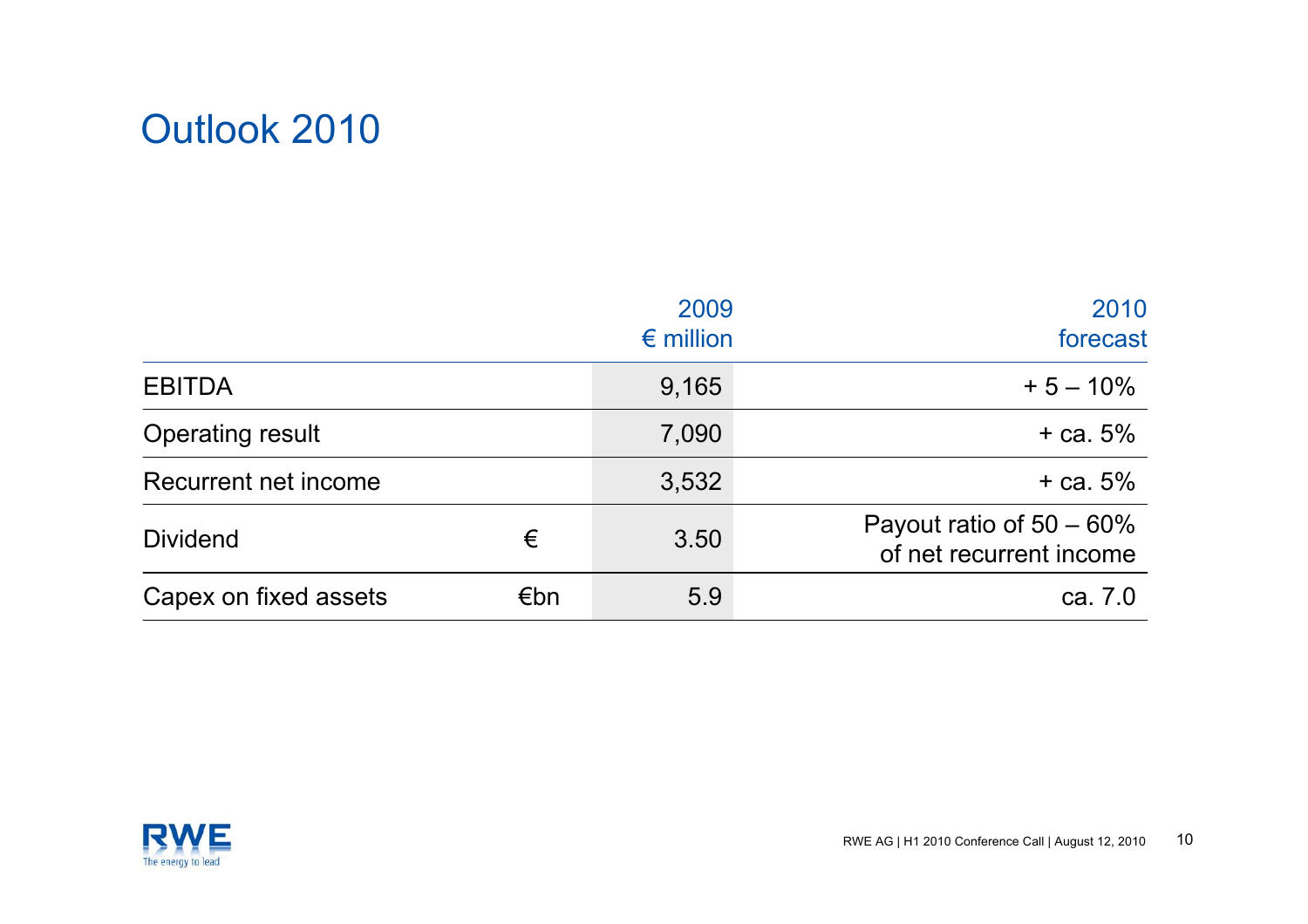### Today's Agenda

#### Jürgen Großmann H1 2010 Highlights & Update on Group issues



**A**

**Rolf Pohlig** H1 2010 Group results and divisional performance & Outlook for 2010

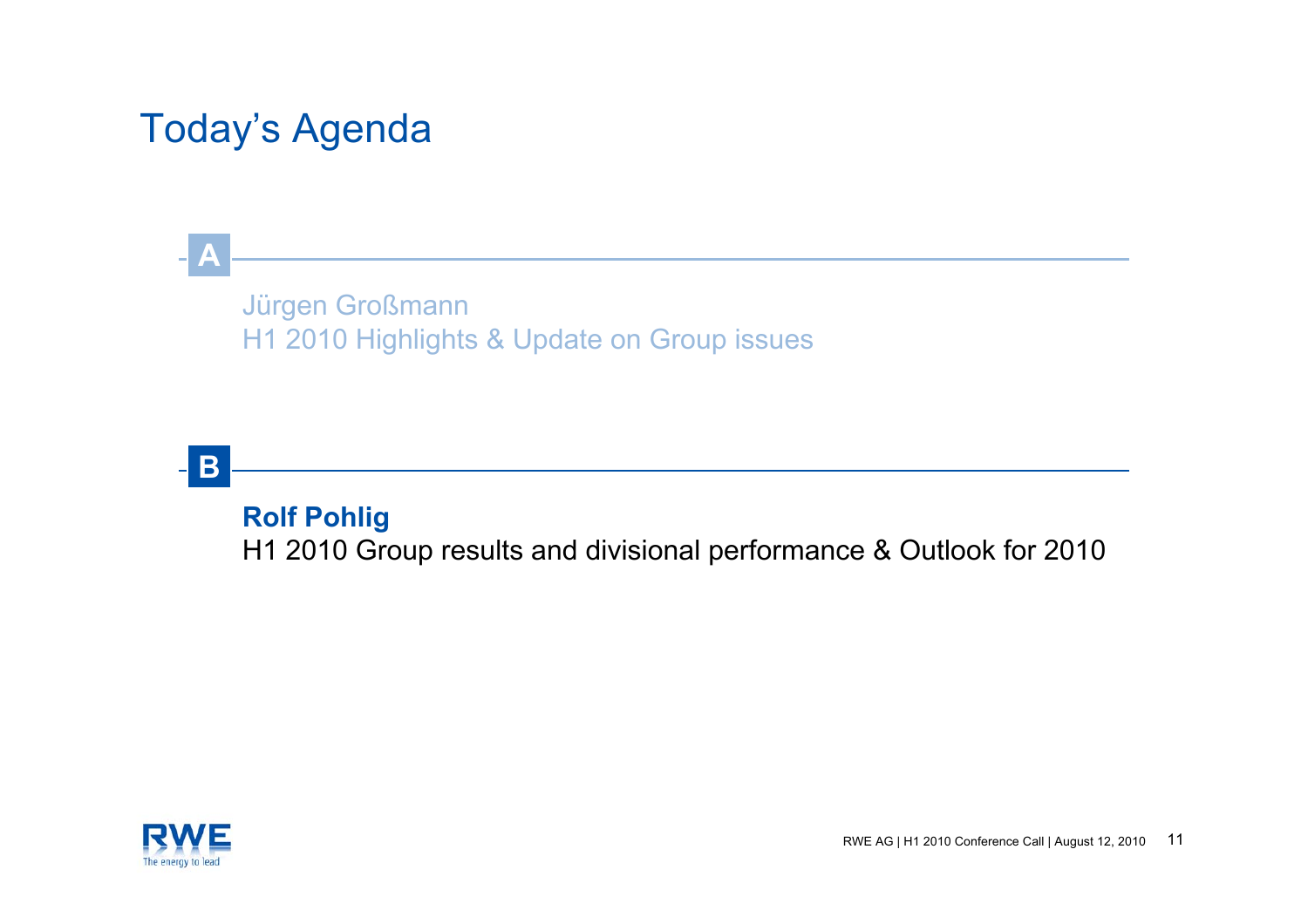### RWE Group key performance indicators

| January – June<br>$\epsilon$ million   |         | 2010     | 2009     | Change<br>in $%$ |
|----------------------------------------|---------|----------|----------|------------------|
| <b>External revenue</b>                |         | 27,354   | 24,386   | $+12.2$          |
| Cash flows from operating activities   | 1,736   | 1,634    | $+6.2$   |                  |
| <b>EBITDA</b>                          |         | 6,150    | 5,047    | $+21.9$          |
| Operating result                       |         | 4,956    | 4,084    | $+21.4$          |
| Non-operating result                   |         | $-1,009$ | 216      |                  |
| <b>Financial result</b>                |         | $-787$   | $-916$   | $+14.1$          |
| Taxes on income                        |         | $-934$   | $-1,022$ | $+8.6$           |
| <b>Minorities</b>                      |         | 183      | 143      | $+28.0$          |
| Net income                             |         | 2,043    | 2,222    | $-8.1$           |
| Recurrent net income                   |         | 2,746    | 2,232    | $+23.0$          |
| (thousand)<br>Average number of shares |         | 533,559  | 532,709  | $+0.2$           |
| Earnings per share (EPS)               | $(\in)$ | 3.83     | 4.17     | $-8.2$           |
| <b>Recurrent EPS</b>                   | $(\in)$ | 5.15     | 4.19     | $+22.9$          |

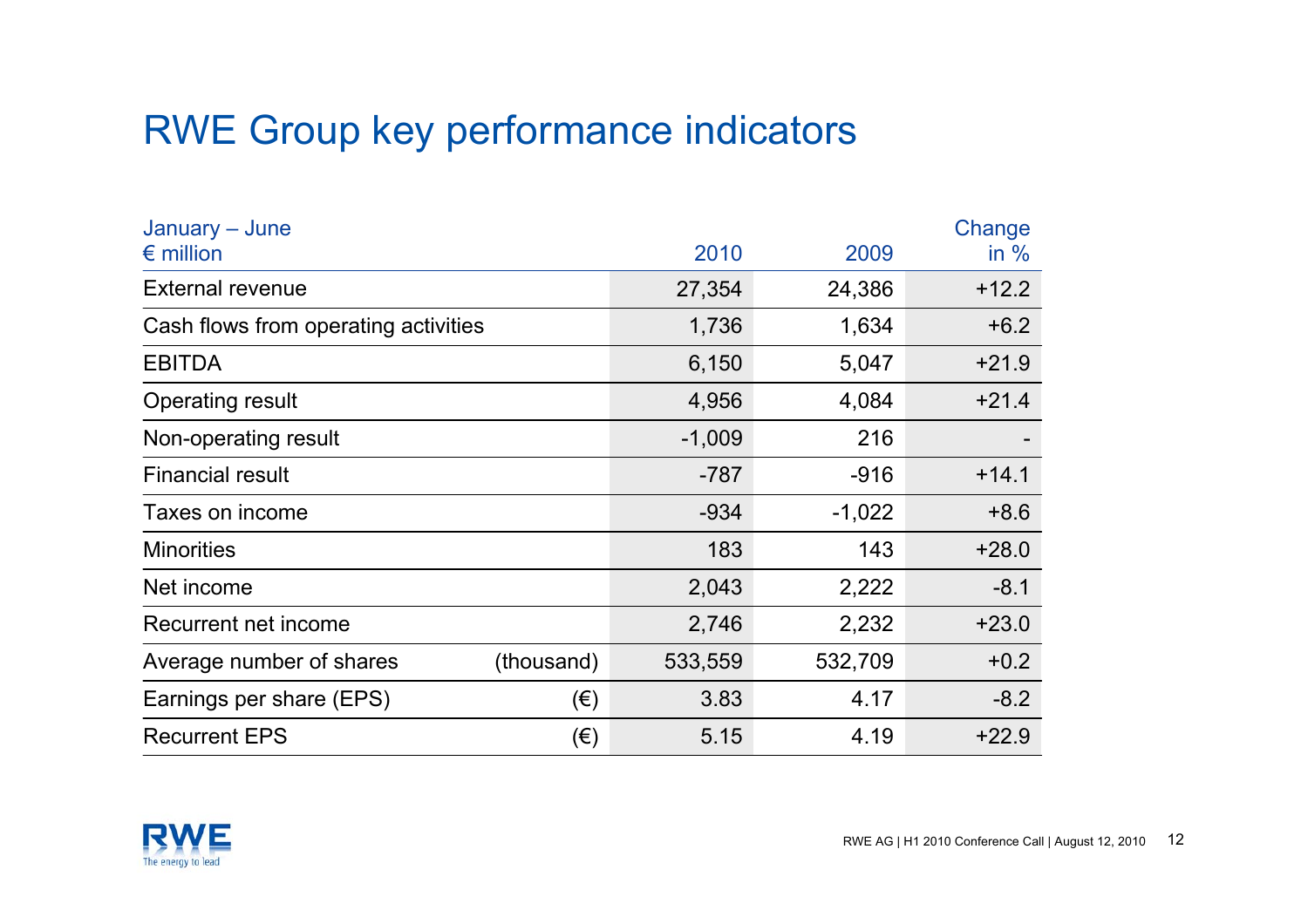### Performance of the Germany Division (I) Power Generation Business Area (RWE Power)



#### **Guidance for 2010: significantly above previous year**



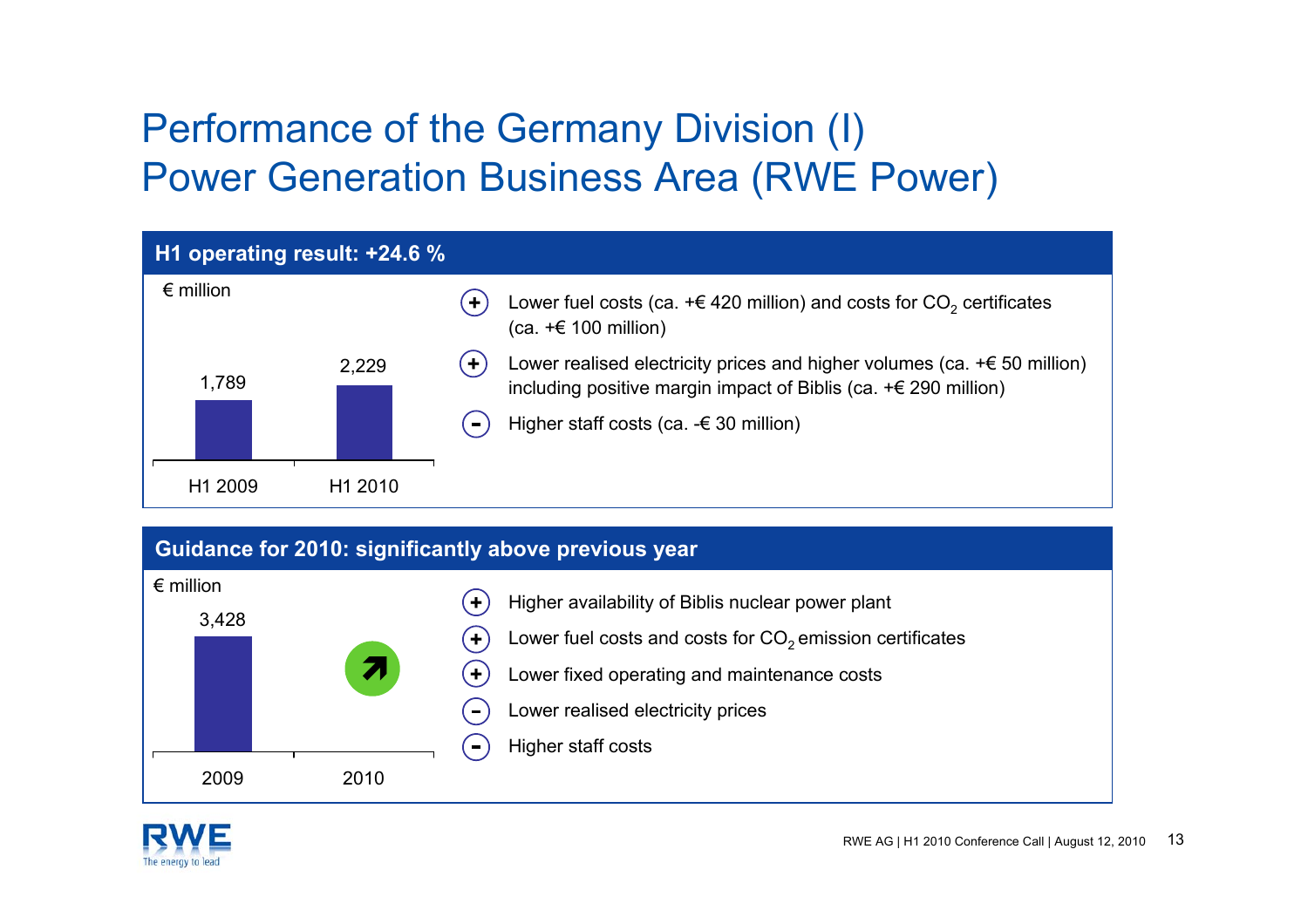### Forward selling by RWE Power in the German market



(Base load forwards in €/MWh)

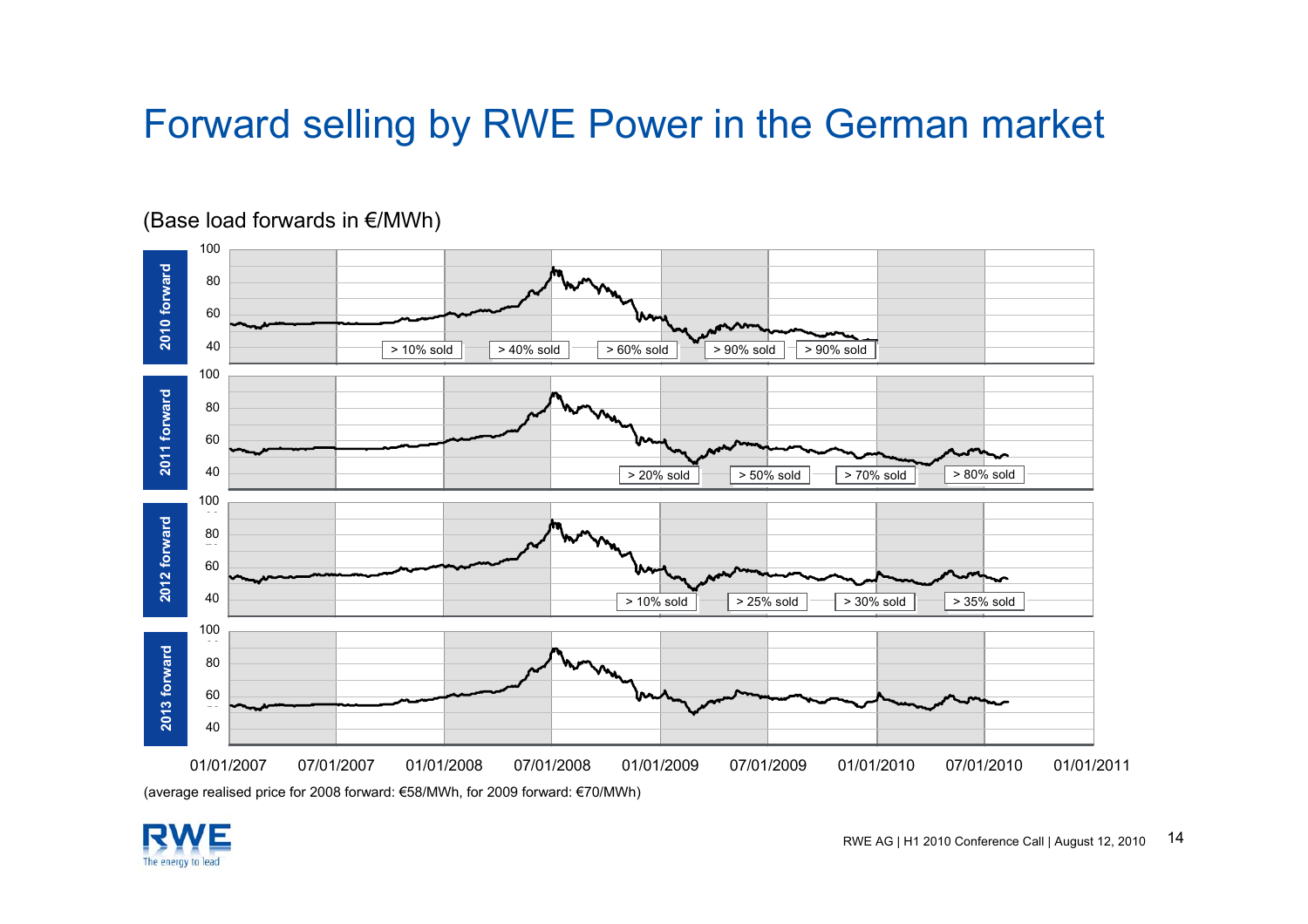### Performance of the Germany Division (II) Sales and Distribution Networks Business Area





by lower costs for transmission losses and positive volume effects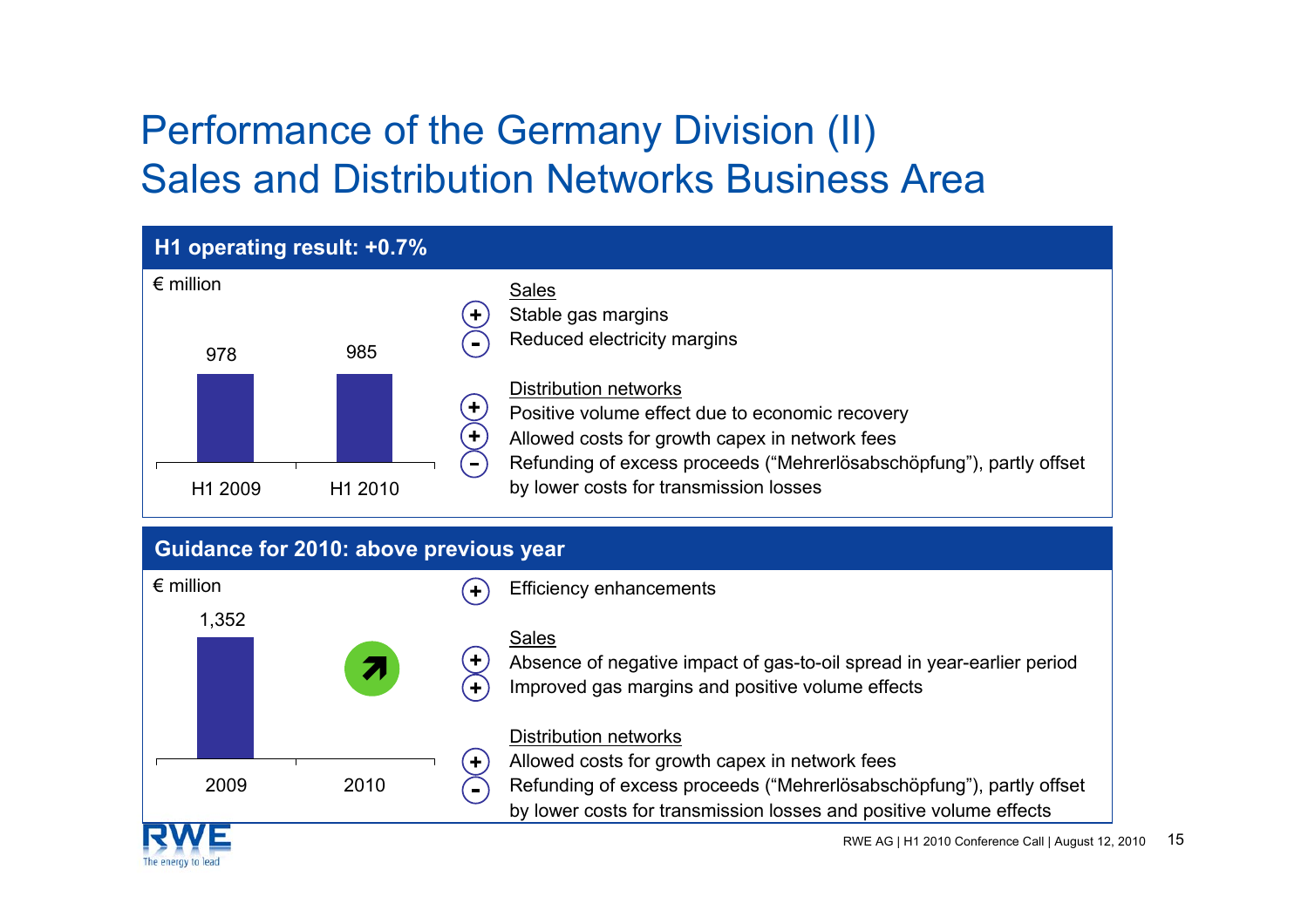# Performance of the Netherlands/Belgium Division (Essent)

| <b>H1 operating result: -</b> |         |                                                                                                                                           |
|-------------------------------|---------|-------------------------------------------------------------------------------------------------------------------------------------------|
| $\epsilon$ million            |         |                                                                                                                                           |
|                               | 345     | $\ddot{\phantom{1}}$<br>First-time consolidation of Essent<br>RWE Energy Nederland (REN) included in "other/consolidation" in H1<br>$\pm$ |
|                               |         | 2009                                                                                                                                      |
|                               |         | Operating performance: Higher gas sales mainly due to weather effects<br>Ð                                                                |
| H1 2009                       | H1 2010 |                                                                                                                                           |

#### **Guidance for 2010: significantly above previous year**

| $\epsilon$ million |      |      |                | Full-year consolidation of Essent in 2010; 2009 figure only reflects 4th<br>quarter                                                                                                                   |
|--------------------|------|------|----------------|-------------------------------------------------------------------------------------------------------------------------------------------------------------------------------------------------------|
|                    | 180  |      | $\blacksquare$ | 2010 earnings of Essent's proprietary trading activities are reported in<br>the Trading/Gas Midstream Division. 2010 earnings of Essent's wind<br>activities are reported in the Renewables Division. |
|                    |      |      | $\ddot{}$      | Q1-Q3 2009 earnings of REN are part of "other, consolidation"                                                                                                                                         |
|                    | 2009 | 2010 |                |                                                                                                                                                                                                       |

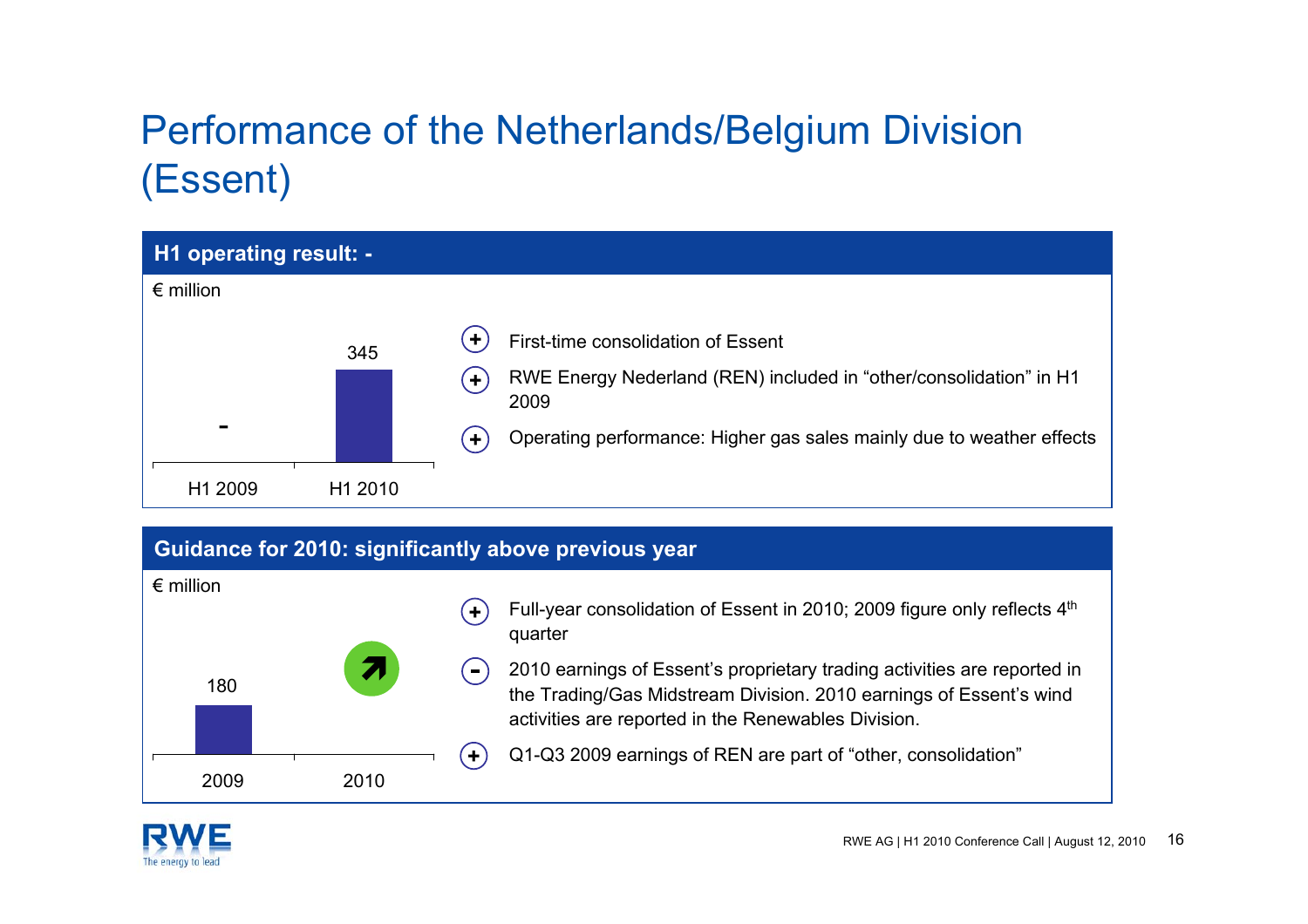### Performance of the United Kingdom Division (RWE npower)



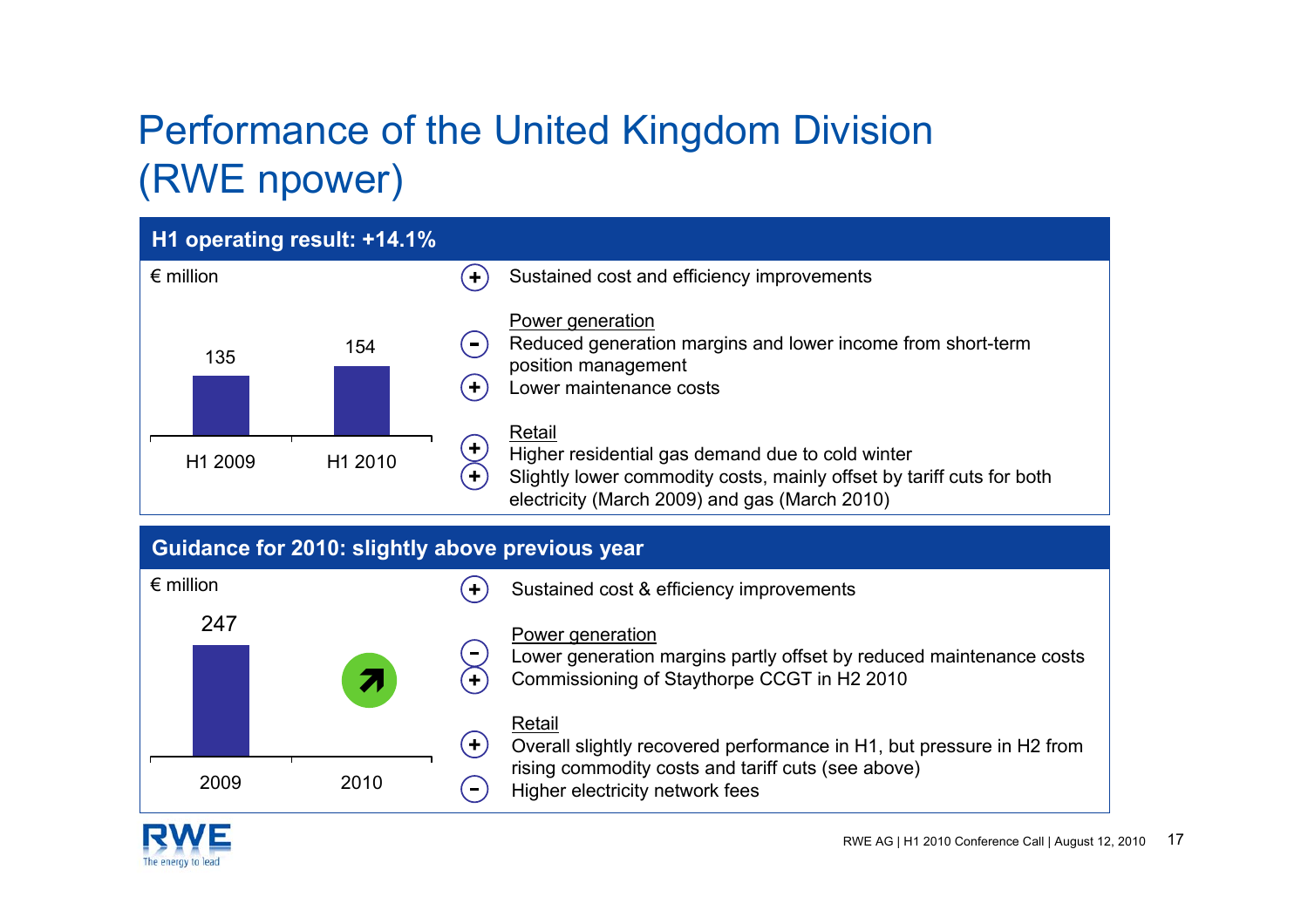### Performance of the Central Eastern and South Eastern Europe Division



#### **Guidance for 2010: in the order of last year**



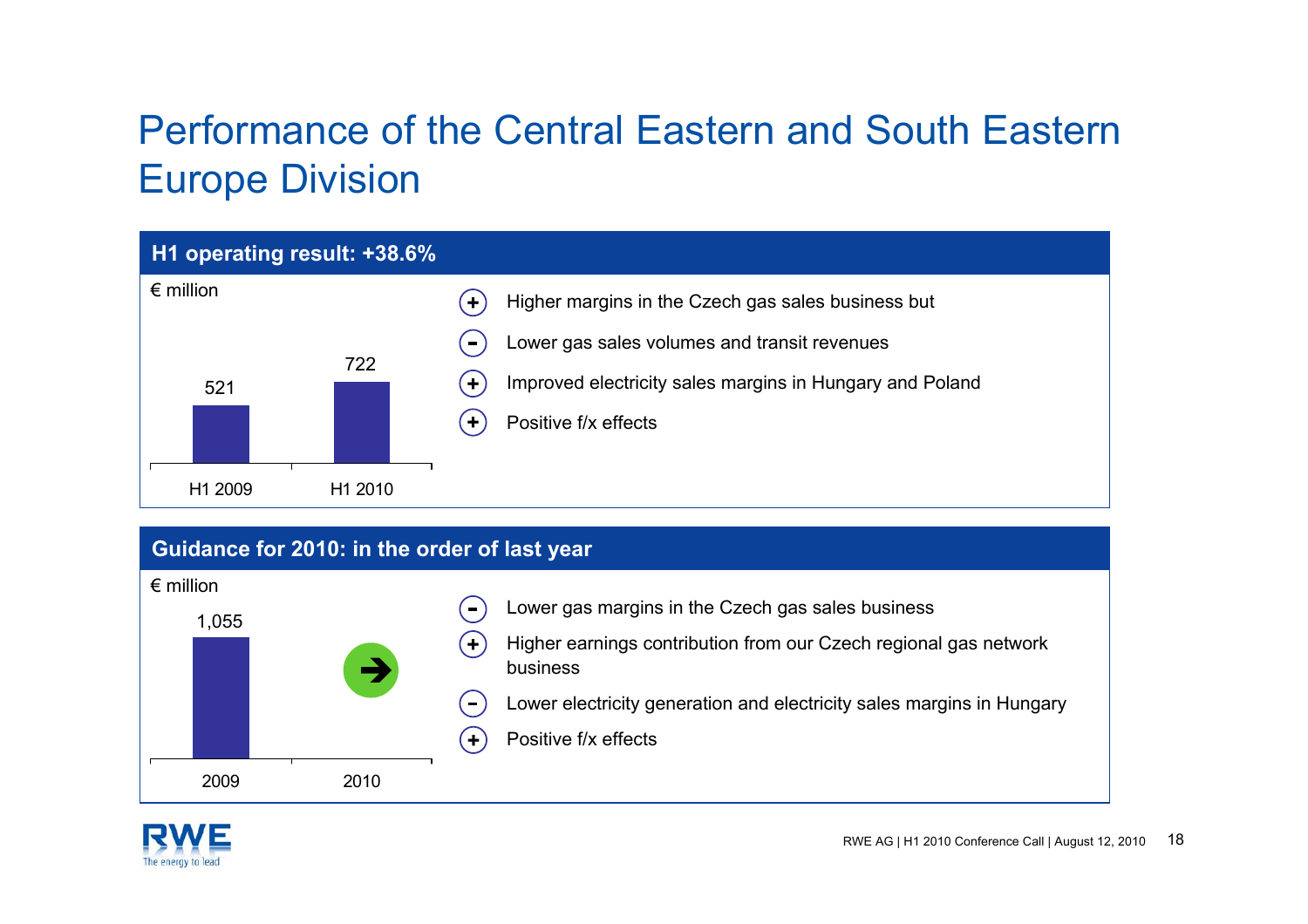## Performance of the Renewables Division (RWE Innogy)



#### **Guidance for 2010: above previous year**



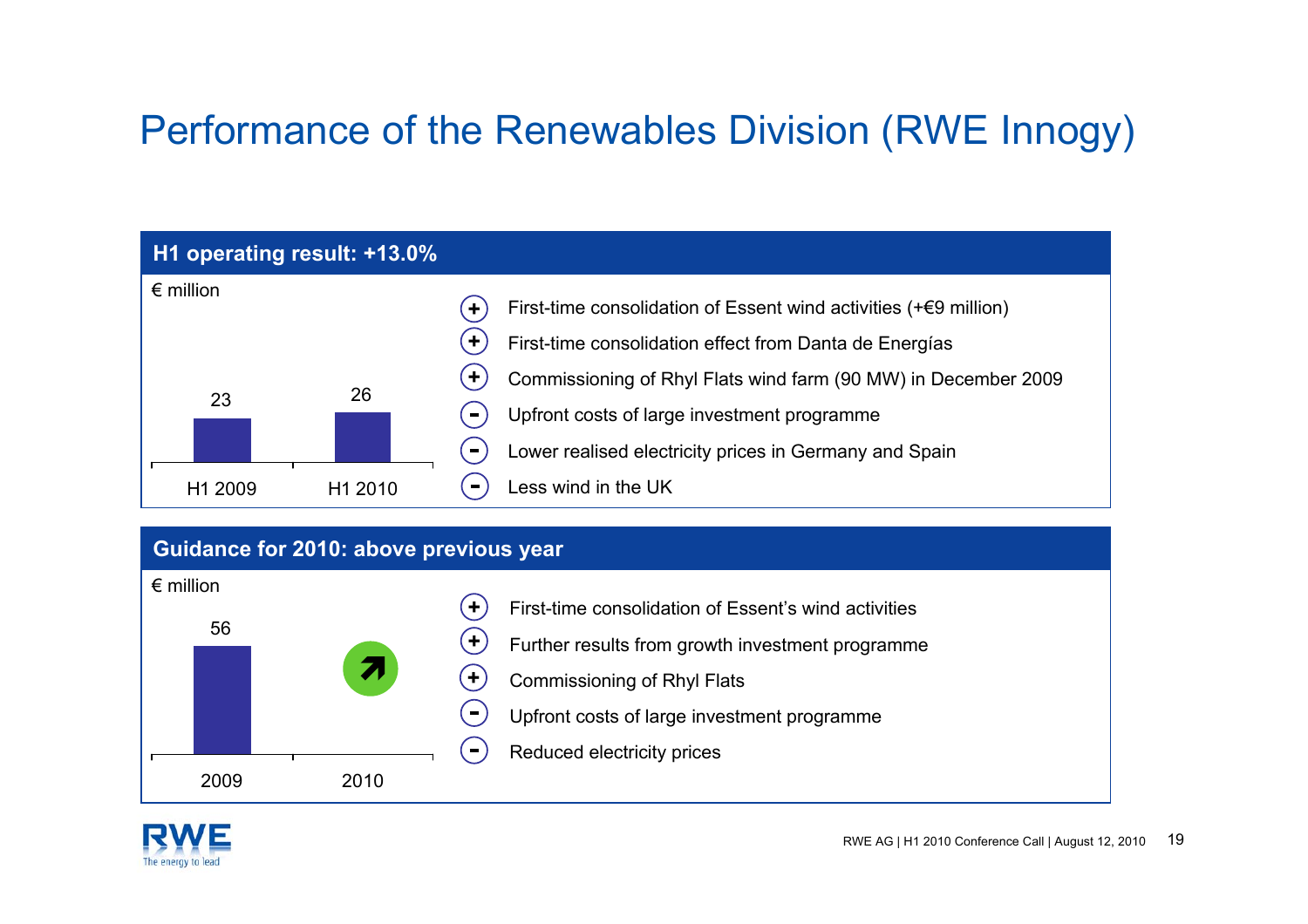### Performance of the Upstream Gas & Oil Division (RWE Dea)



#### **Guidance for 2010: significantly above previous year**



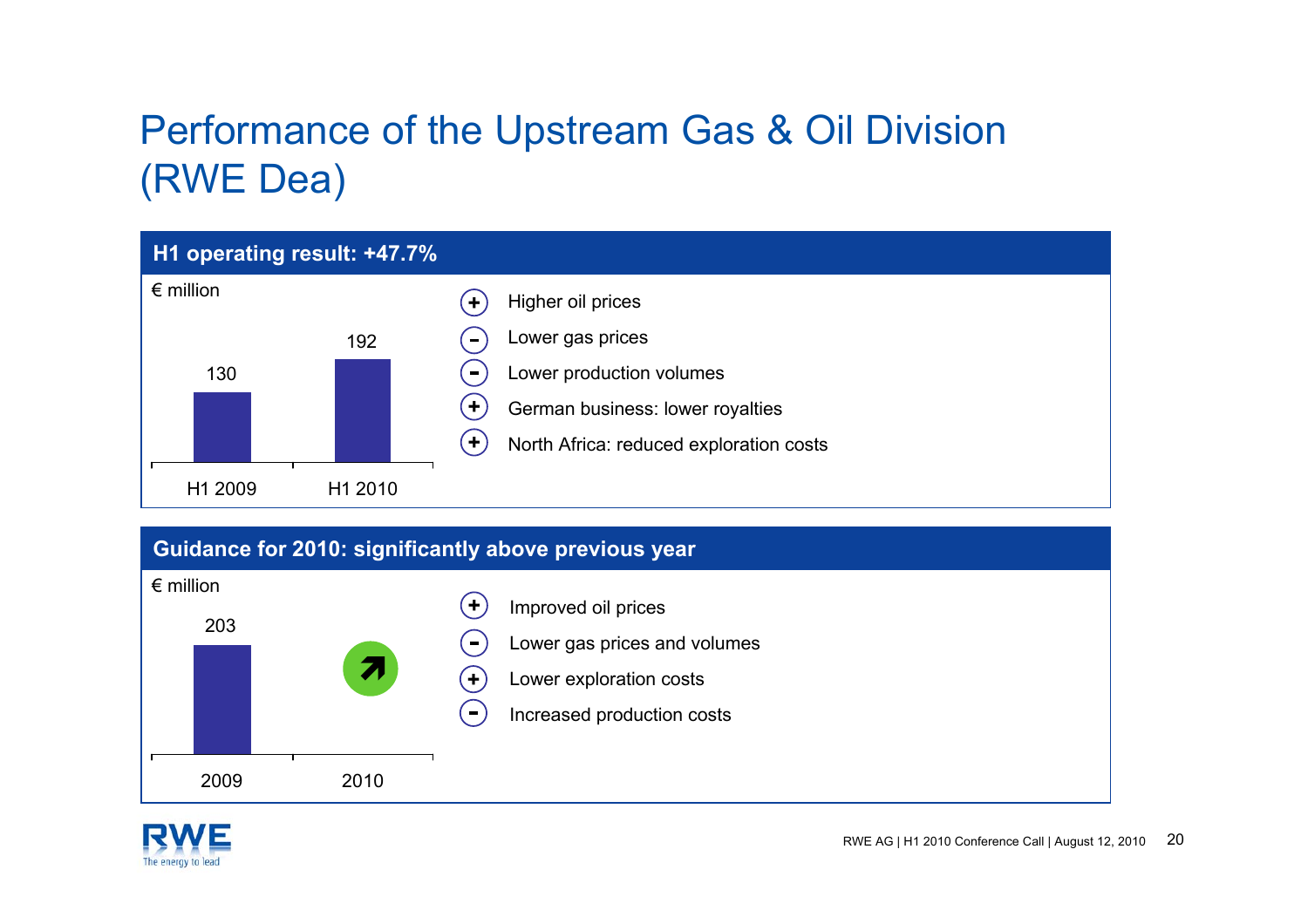# Performance of the Trading/Gas Midstream Division (RWE Supply & Trading)

|                    | H1 operating result: -62.3% |                      |                                                                                                       |
|--------------------|-----------------------------|----------------------|-------------------------------------------------------------------------------------------------------|
| $\epsilon$ million |                             | $\ddot{\phantom{1}}$ | Trading<br>First-time consolidation of Essent's trading activities $(+68$ million)                    |
| 738                |                             | $\blacksquare$       | Performance below high level of H1 2009                                                               |
|                    | 278                         | $\sim$               | <b>Supply</b><br>Absence of one-offs (successful conclusion of price reviews) in the<br>previous year |
| H1 2009            | H <sub>1</sub> 2010         | $\blacksquare$       | Burdens from oil-indexed gas contracts                                                                |

#### **Guidance for 2010: significantly below previous year**



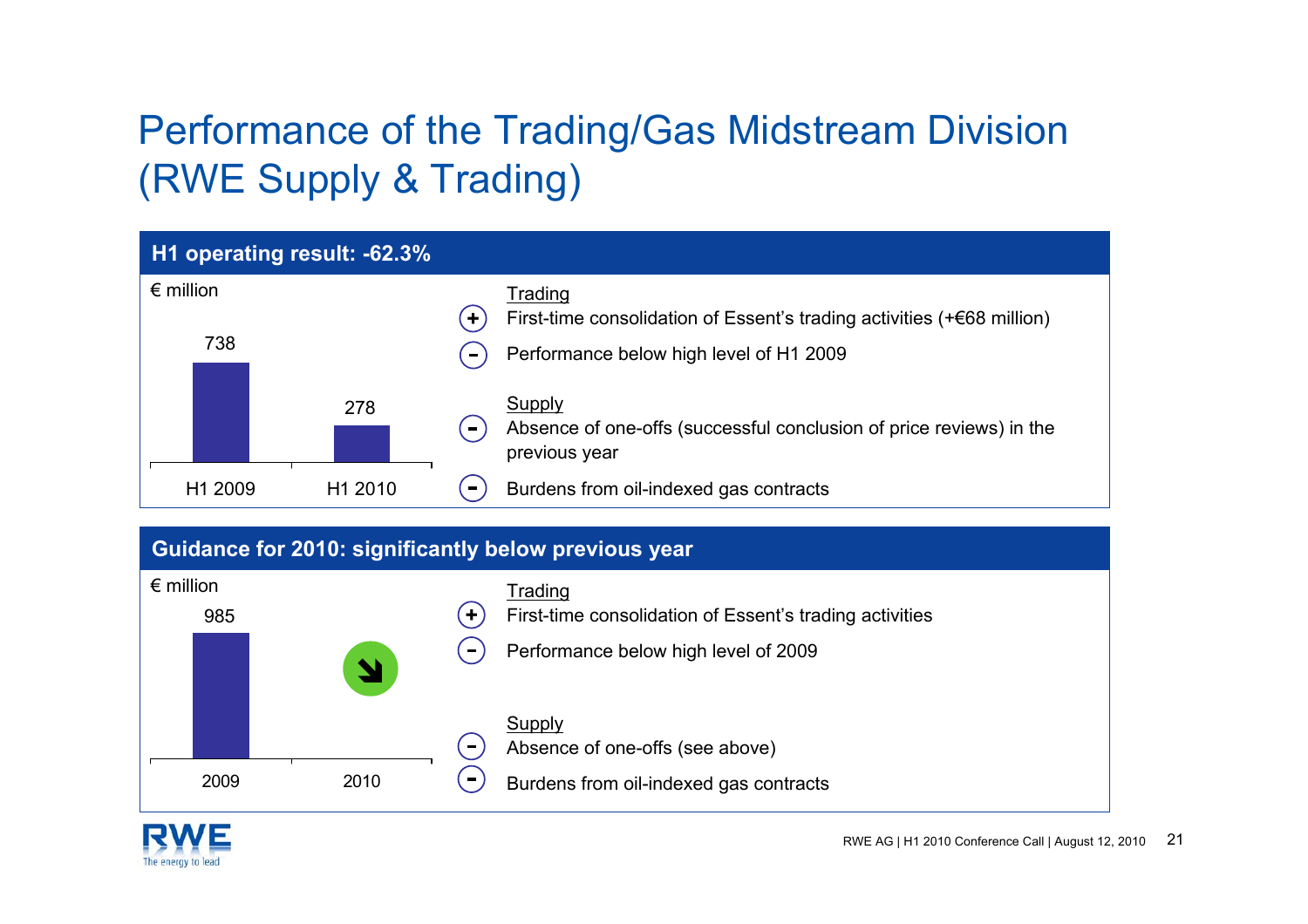### Non-operating result

| January – June<br>$\epsilon$ million        | 2010     | 2009   | Change<br>(absolute) |
|---------------------------------------------|----------|--------|----------------------|
| Capital gains                               |          |        | -6                   |
| Impact of commodity derivatives on earnings | $-1,064$ | 514    | $-1,578$             |
| Restructuring, other                        | 54       | $-305$ | 359                  |
| <b>Total</b>                                | $-1,009$ | 216    | $-1,225$             |

¾ Capital gains: No major capital gains in 2009 and 2010.

¾ Impact of commodity derivatives on earnings (timing differences):

Mainly related to derivatives to secure our gas forward sales in our Trading/Gas Midstream Division. In H1 2010 also related to the first-time marked-to-market valuation of our German gas purchase portfolio.

#### **► Restructuring, other:**

- Adjustment of provisions for loss-making contracts
- Amortisation of RWE npower's customer accounts (-€130 million; H1 2009: -€130 million)
- In H1 2009 we recognised an impairment loss of -€187 million for our at-equity investment in Excelerate

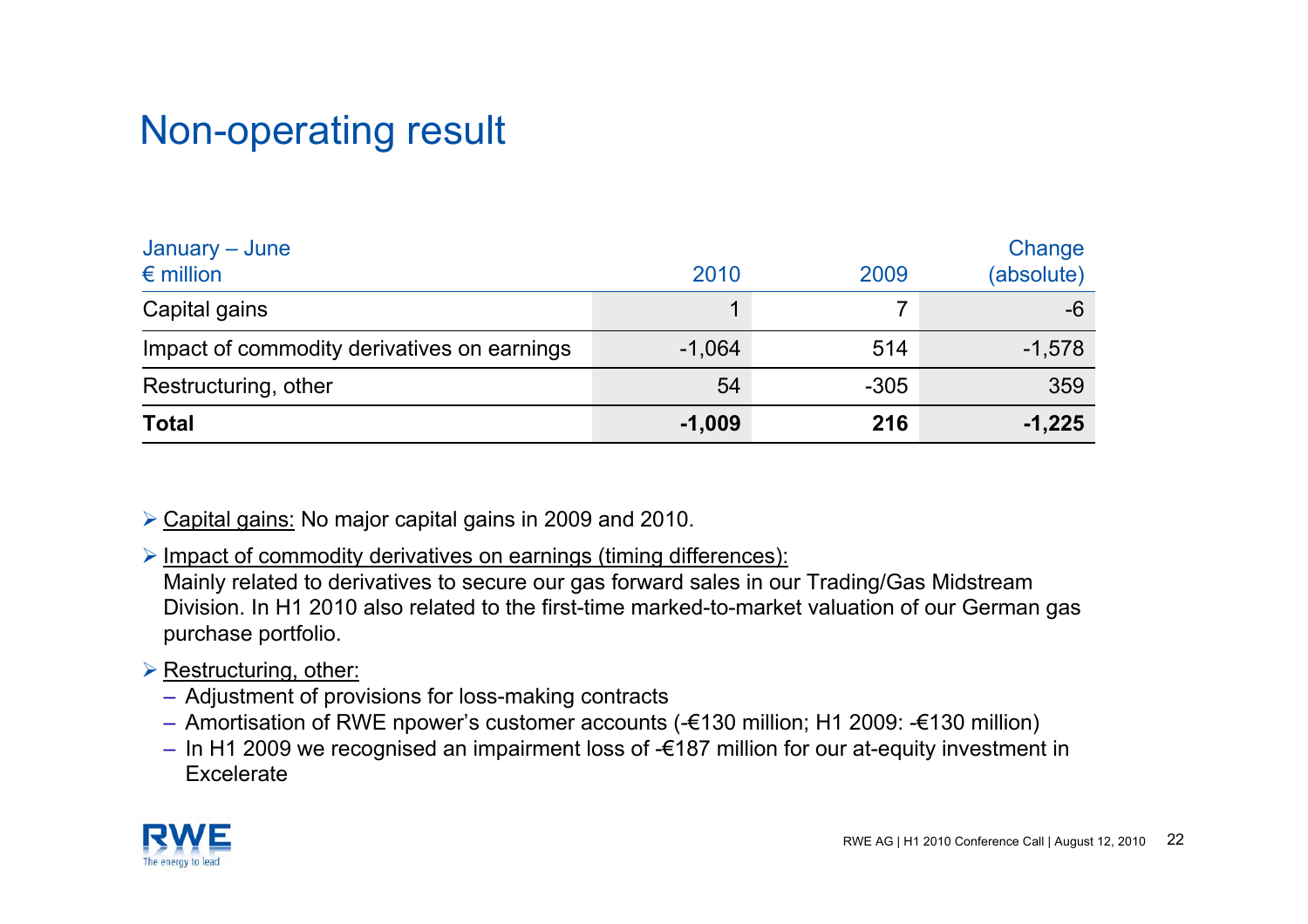### Financial result

| January – June<br>$\epsilon$ million            | 2010   | 2009   | Change<br>(absolute) |
|-------------------------------------------------|--------|--------|----------------------|
| Net interest                                    | $-337$ | $-253$ | $-84$                |
| Interest accretion to non-current<br>provisions | $-442$ | $-446$ |                      |
| Other financial result                          | -8     | $-217$ | 209                  |
| <b>Total</b>                                    | $-787$ | $-916$ | 129                  |

#### $\triangleright$  Net interest

- Higher interest expenses due to increased debt used to finance our growth investment programme, especially the Essent acquisition

- Lower interest income due to disposal of securities

#### ¾ Interest accretion to non-current provisions

- No major changes compared to the year-earlier period

#### $\triangleright$  Other financial result

- Gains from the sale of securities in H1 2010 and absence of losses realised by the sale of securities and write-downs of securities in H1 2009

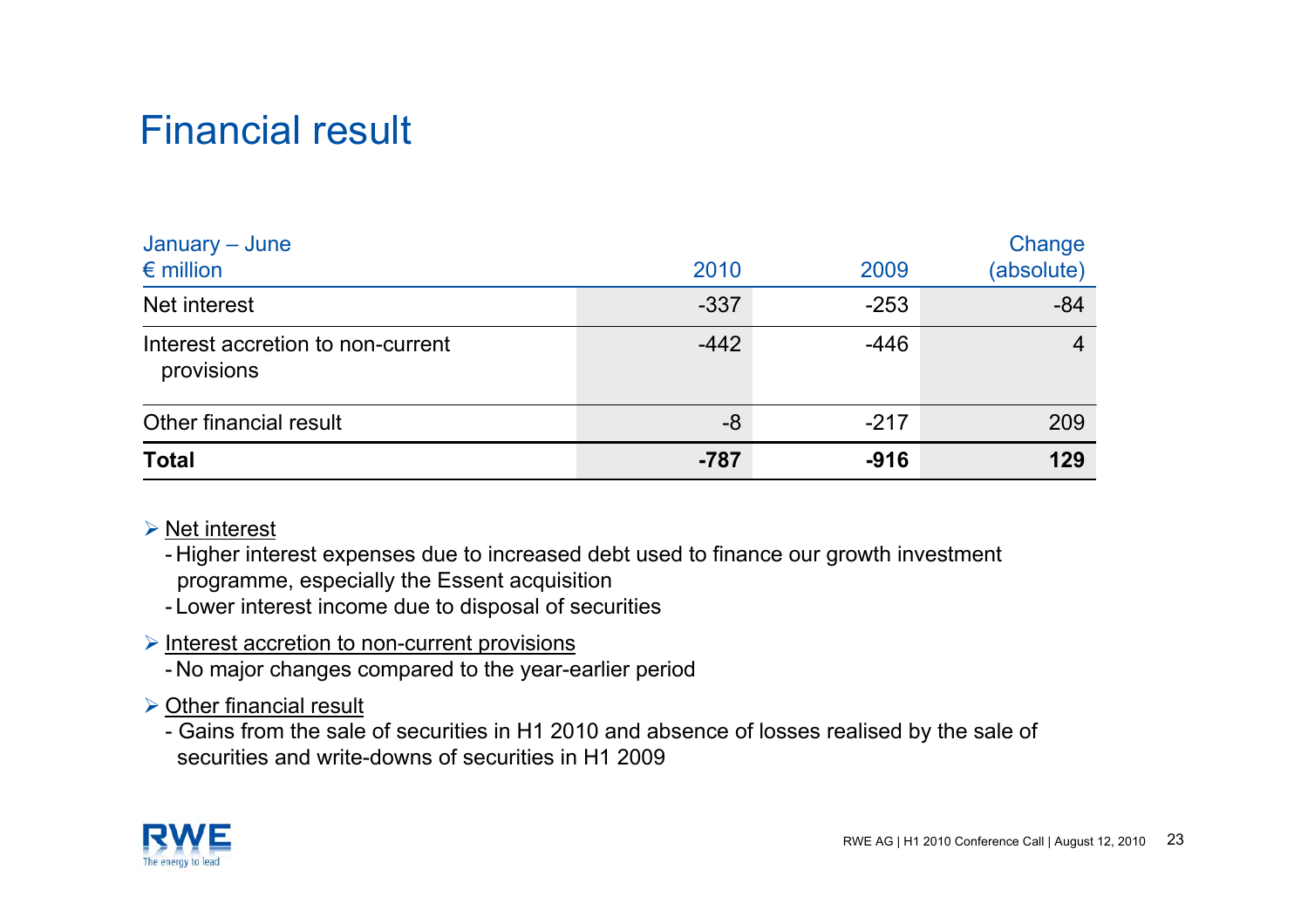### Cash flow statement

| January – June<br>$\epsilon$ million                    | 2010               | 2009               | Change<br>(absolute) |
|---------------------------------------------------------|--------------------|--------------------|----------------------|
| Funds from operations (FFO)                             | 4,020              | 2,643              | $+1,377$             |
| Change in working capital<br>of which variation margins | $-2,284$<br>$-904$ | $-1,009$<br>$+421$ | $-1,275$<br>$-1,325$ |
| Cash flows from operating activities                    | 1,736              | 1,634              | $+102$               |
| Capex on fixed assets                                   | $-2,497$           | $-2,133$           | $-364$               |
| Free cash flow                                          | $-761$             | $-499$             | $-262$               |

#### $\triangleright$ FFO

- Mainly positive operating earnings trend and Essent consolidation

- $\triangleright$  Change in working capital
	- Mainly driven by change in variation margins
- $\triangleright$  Capex on fixed assets
	- Increased mainly due to Essent consolidation

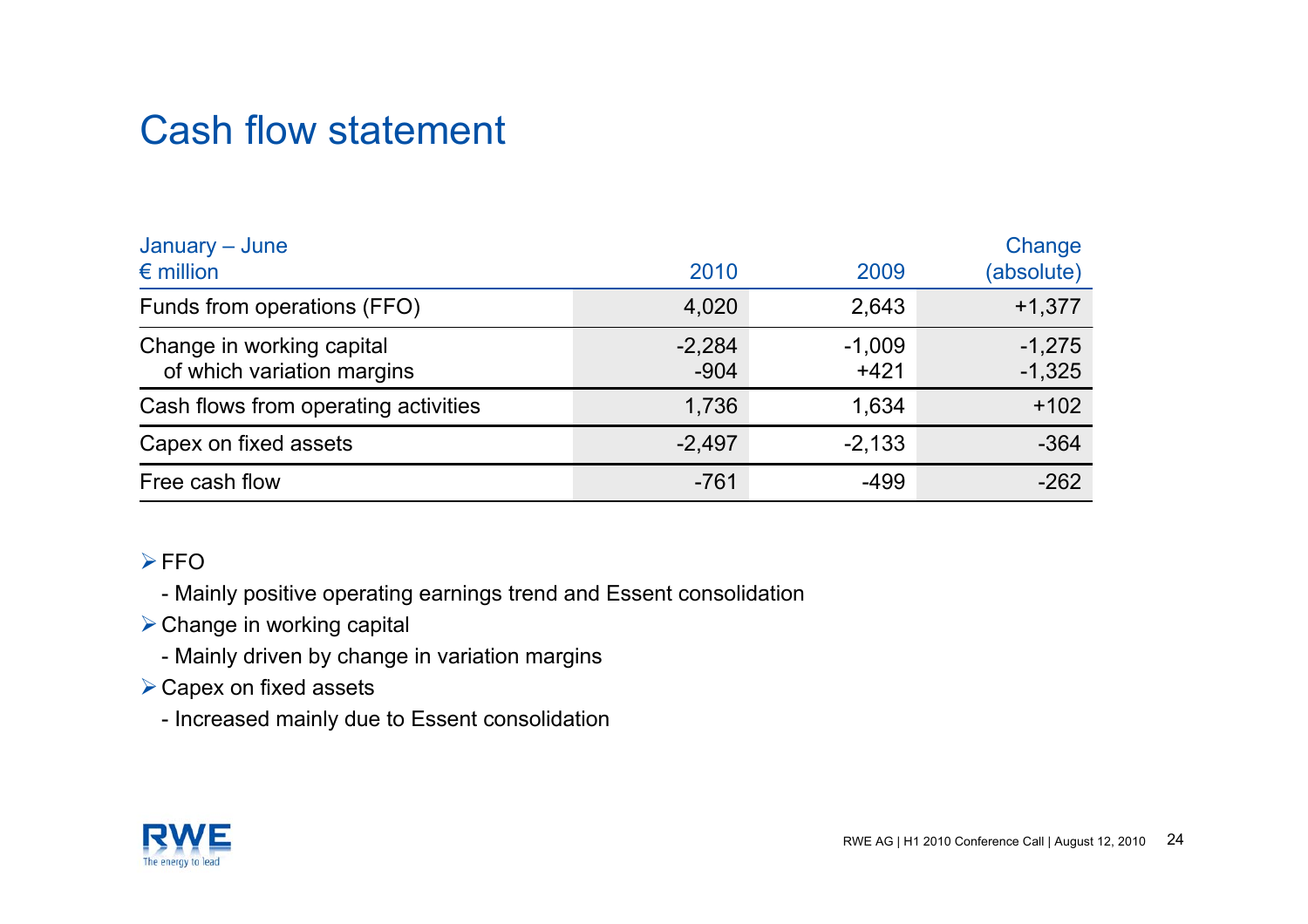### Major goal remains to secure sound credit standing as expressed by A-flat/A2 rating

#### Securing A-flat rating remains a major goal Leverage factor as an operational tool

- > RWE is well positioned with an A-flat / A2 rating compared to peers
- > Rating category has proven right during financial market crisis

- > Target is to keep leverage factor below or equal to 3.0
- > Target can be exceeded in single years but has to be brought back to < 3.0 thereafter
- > Leverage factor remains the main internal tool for managing our rating category



The energy to lead

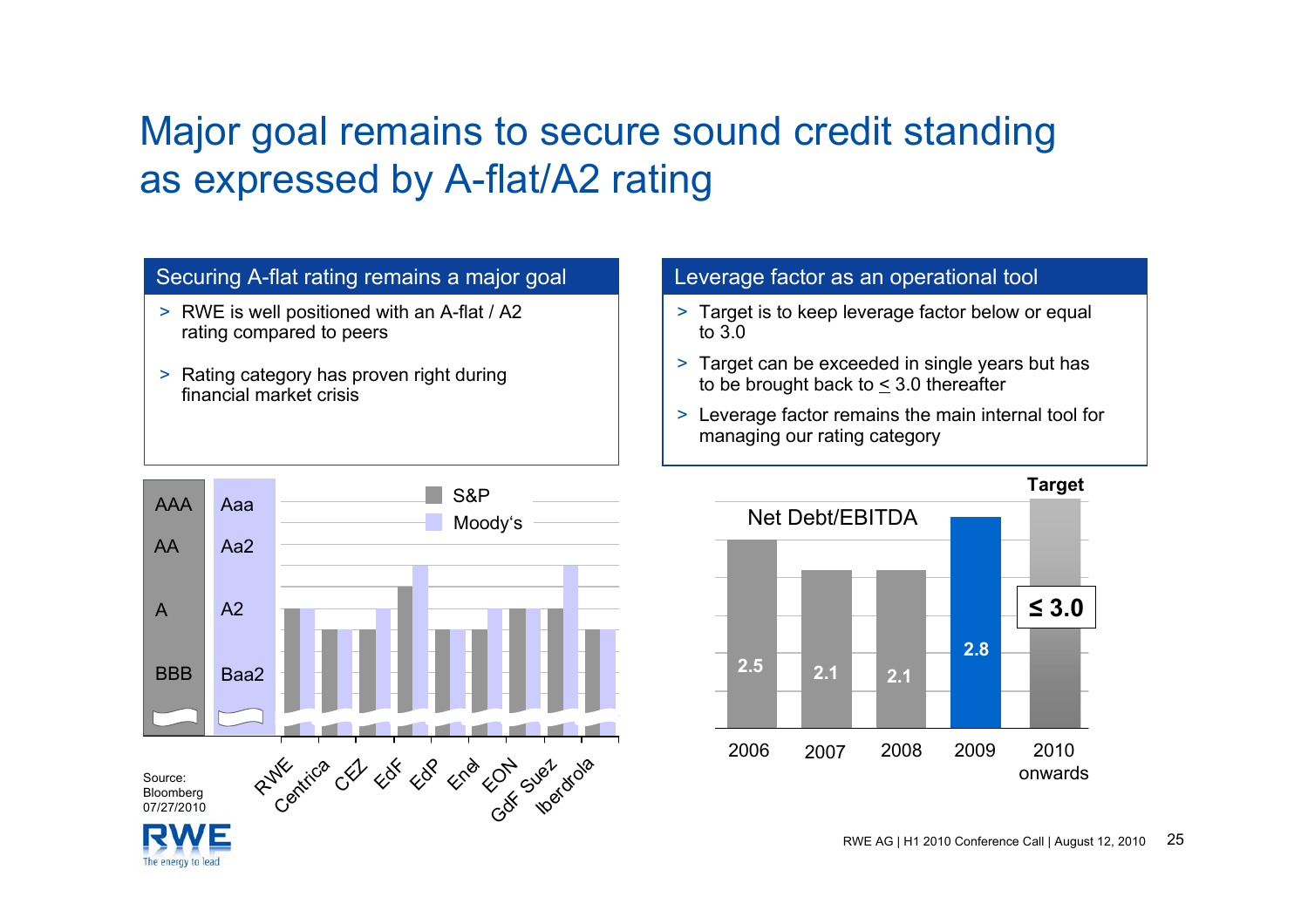

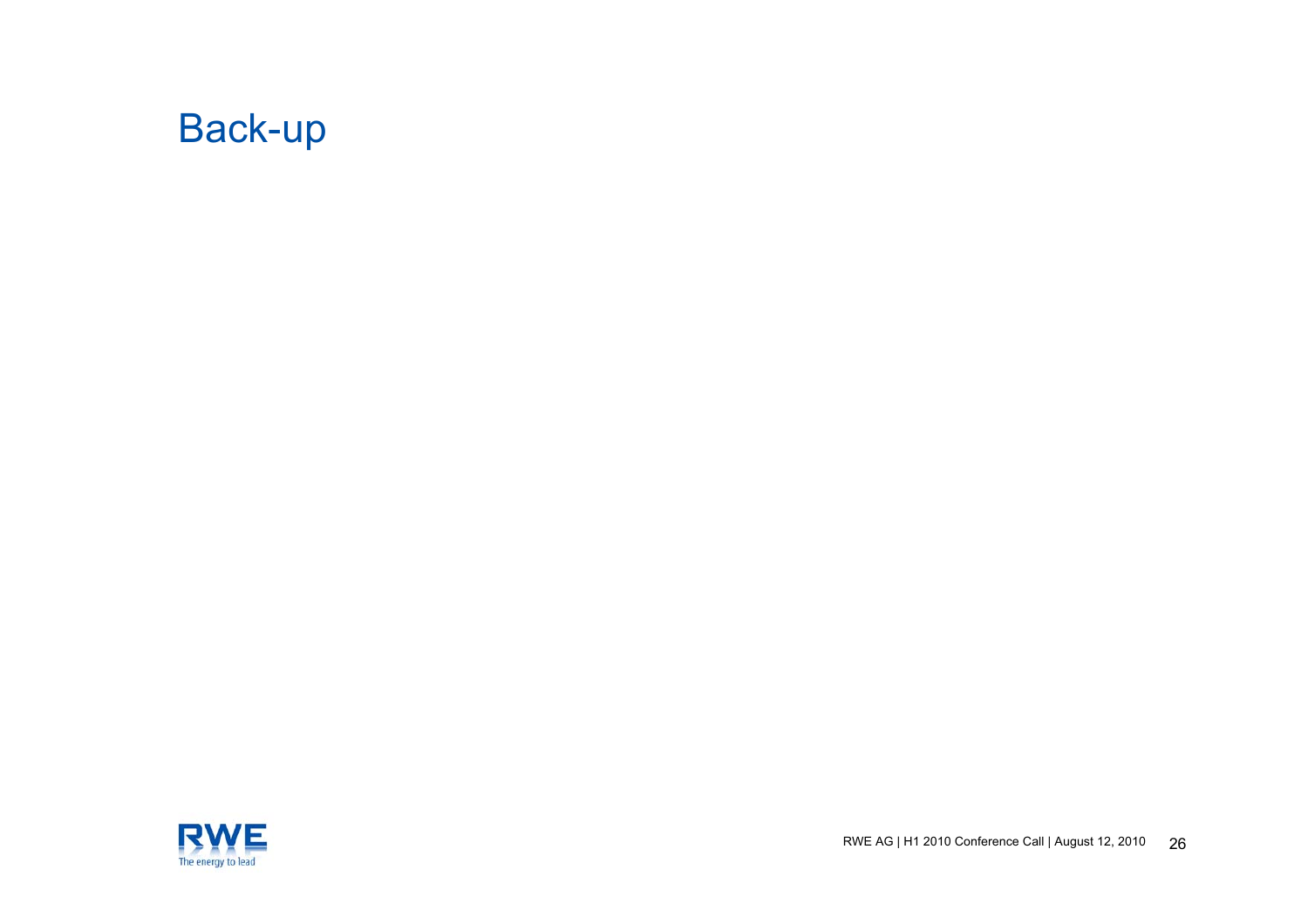# RWE Group electricity production (by geographic regions)

| January - June                     |         |           |           | <b>Other</b> | <b>Total</b> | <b>Total</b> |
|------------------------------------|---------|-----------|-----------|--------------|--------------|--------------|
| in TWh                             | Germany | <b>UK</b> | <b>NL</b> | Internat.    | 2010         | 2009         |
| Lignite                            | 32.9    |           |           | 2.7          | 35.6         | 36.0         |
| <b>Nuclear</b>                     | 22.6    |           |           |              | 22.6         | 17.8         |
| Hard coal                          | 19.7    | 4.9       | 3.1       | 0.3          | 28.0         | 21.0         |
| thereof contracts                  | 11.8    |           |           |              | 11.8         | 7.0          |
| Gas                                | 6.2     | 10.6      | 3.5       | 0.2          | 20.5         | 11.6         |
| Renewable energies                 | 2.2     | 0.4       | 0.9       | 0.9          | 4.4          | 2.9          |
| thereof contracts                  | 0.3     | 0.2       |           |              | 0.5          | 0.7          |
| Pumped storage, oil, other         | 0.9     |           | 0.1       |              | 1.0          | 1.1          |
| thereof contracts                  | 0.7     |           |           |              | 0.7          | 0.7          |
| <b>Subtotal</b>                    | 84.5    | 15.9      | 7.6       | 4.1          | 112.1        | 90.4         |
| Electricity purchases <sup>1</sup> | 27.4    | 11.4      | 3.6       | 10.2         | 52.6         | 61.3         |
| <b>Total</b>                       | 111.9   | 27.3      | 11.2      | 14.3         | 164.7        | 151.7        |

 $1$  Net, excluding trading. Purchases for physical deliveries to customers only.

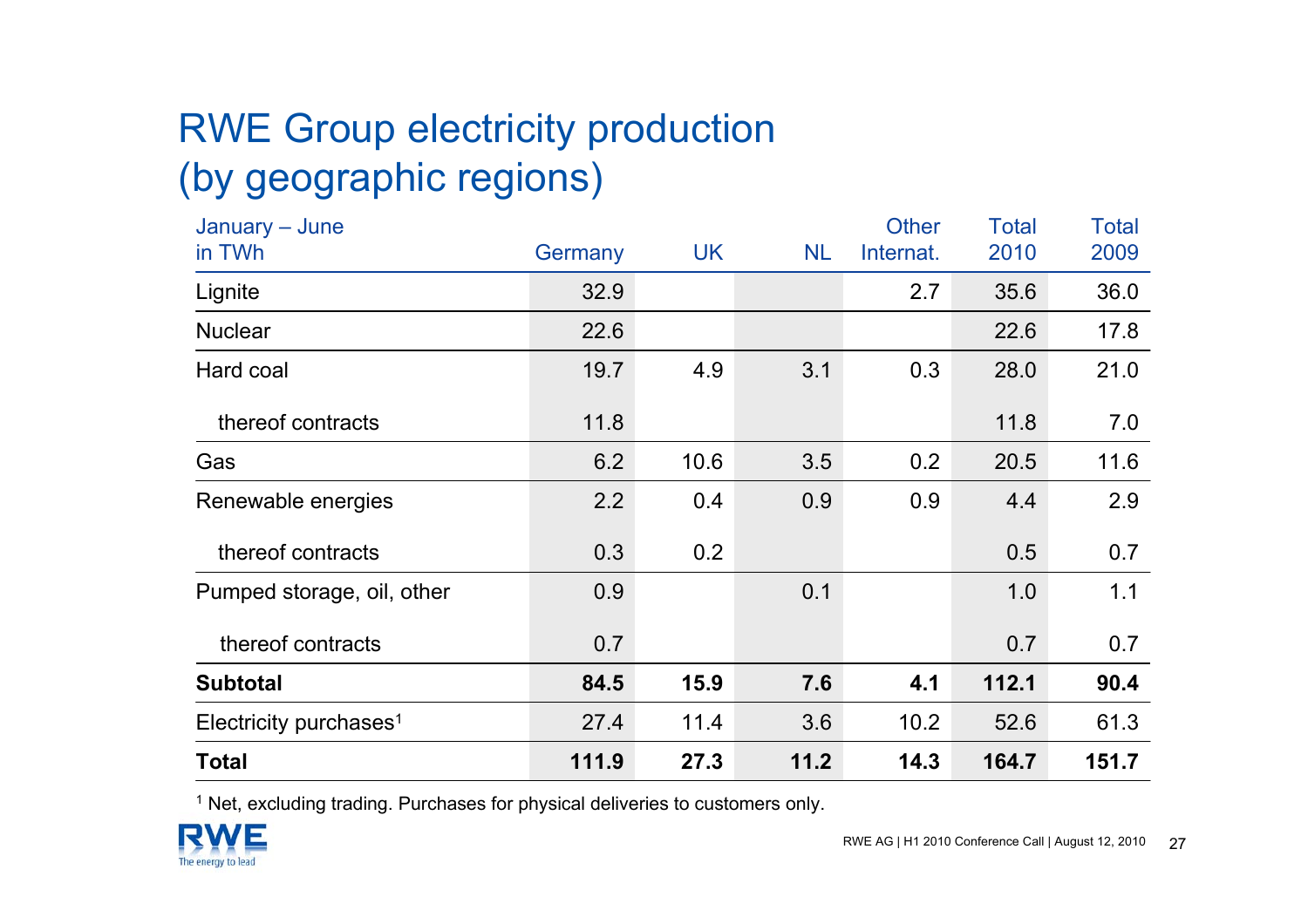### RWE Group electricity sales volume (by geographic regions)

| January – June<br>in TWh              | Germany | <b>UK</b> |      |     | <b>NL Poland Hungary</b> | <b>Other</b> | <b>Total</b><br>2010 | <b>Total</b><br>2009 |
|---------------------------------------|---------|-----------|------|-----|--------------------------|--------------|----------------------|----------------------|
| Private and commercial<br>customers   | 14.2    | 9.9       | 5.9  | 1.2 | 2.8                      |              | 34.0                 | 29.1                 |
| Industrial and corporate<br>customers | 29.4    | 15.6      | 5.0  | 2.2 | 2.9                      |              | 55.1                 | 47.7                 |
| <b>Distributors</b>                   | 47.3    |           |      |     | 3.0                      | 0.7          | 51.0                 | 48.9                 |
| Electricity trading <sup>1</sup>      | 15.2    |           |      |     |                          |              | 15.2                 | 17.7                 |
| <b>Total</b>                          | 106.1   | 25.5      | 10.9 | 3.4 | 8.7                      | 0.7          | 155.3 <sup>2</sup>   | 143.4                |

<sup>1</sup> Net of electricity purchased from third parties.

<sup>2</sup> Difference between electricity production and electricity sales volume due to grid losses, own consumption by lignite production and pumped-storage power plants.

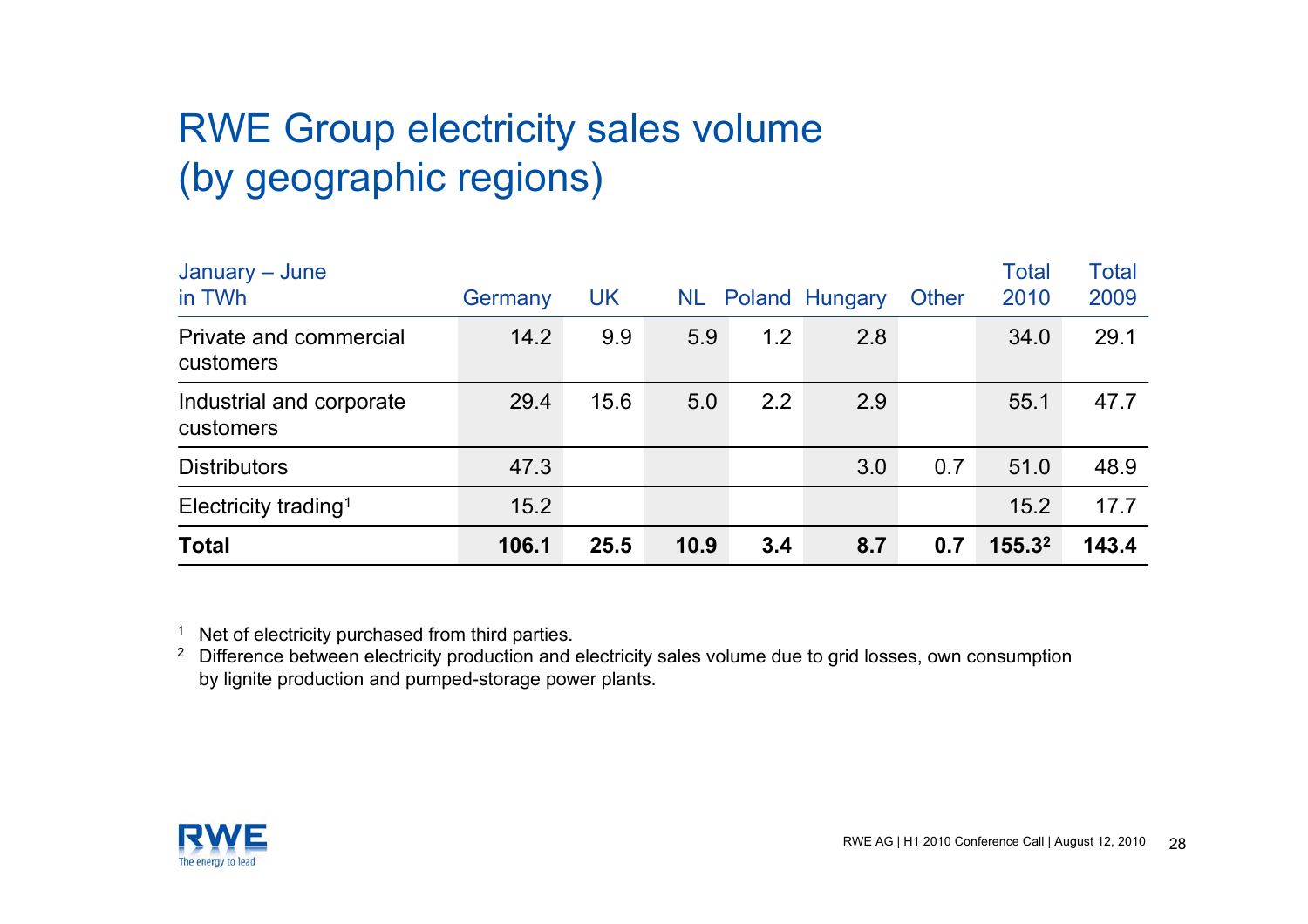### RWE Group gas sales volume (by geographic regions)

| January – June                        |         | <b>Czech</b> |      |      |              | <b>Total</b> | Total |
|---------------------------------------|---------|--------------|------|------|--------------|--------------|-------|
| in TWh                                | Germany | Rep.         | NL   | UK   | <b>Other</b> | 2010         | 2009  |
| Private and commercial<br>customers   | 17.0    | 20.9         | 41.8 | 27.7 | 2.1          | 109.5        | 67.2  |
| Industrial and corporate<br>customers | 22.7    | 11.9         | 29.2 | 2.8  | 5.3          | 71.9         | 49.9  |
| <b>Distributors</b>                   | 44.9    | 4.5          | 0.0  | 0.0  | 0.0          | 49.4         | 51.1  |
| <b>Total</b>                          | 84.6    | 37.3         | 71.0 | 30.5 | 7.4          | 230.8        | 168.2 |

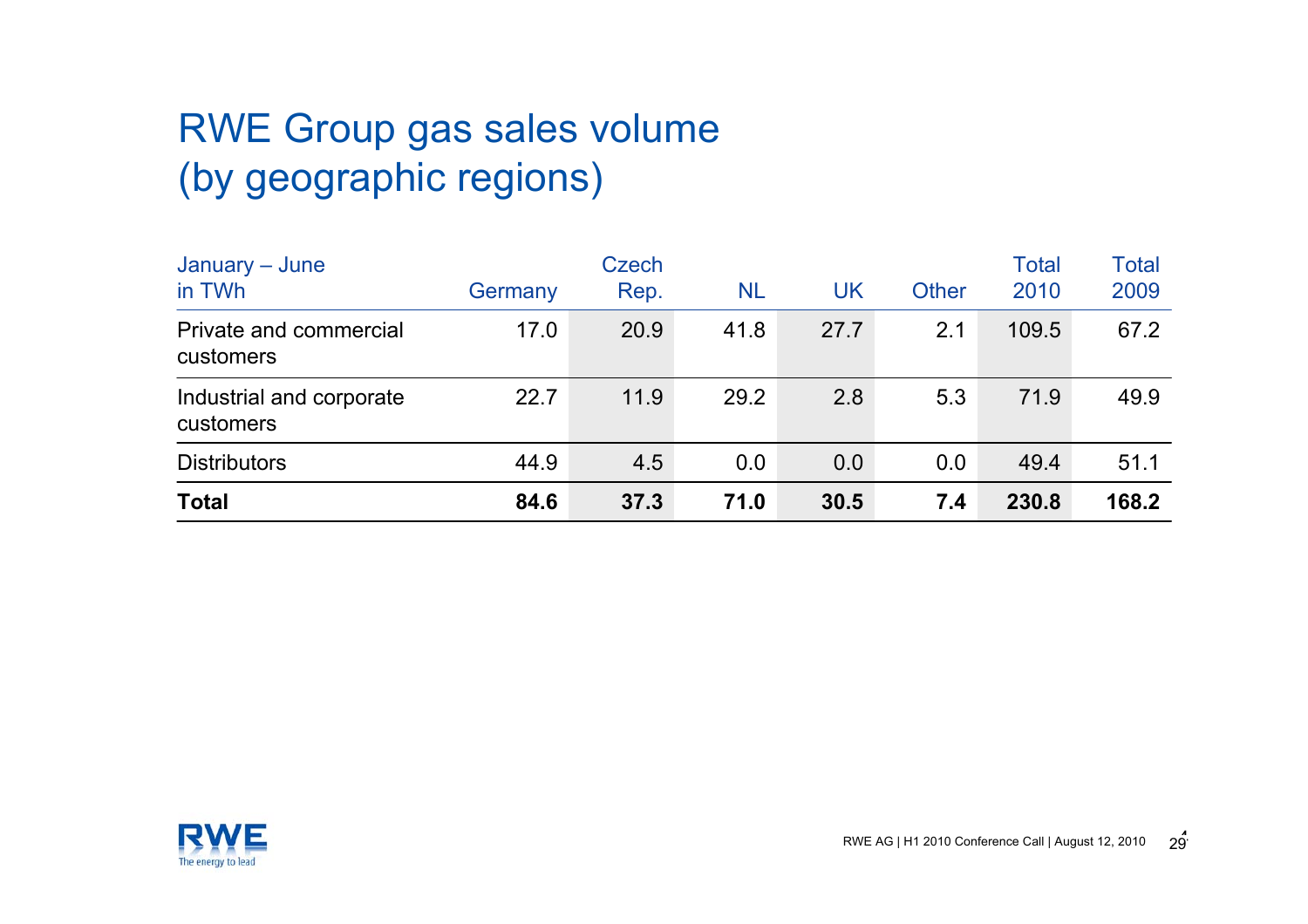### Germany: Clean Dark Spread (CDS) versus hard coal and  $\mathsf{CO}_2$  prices



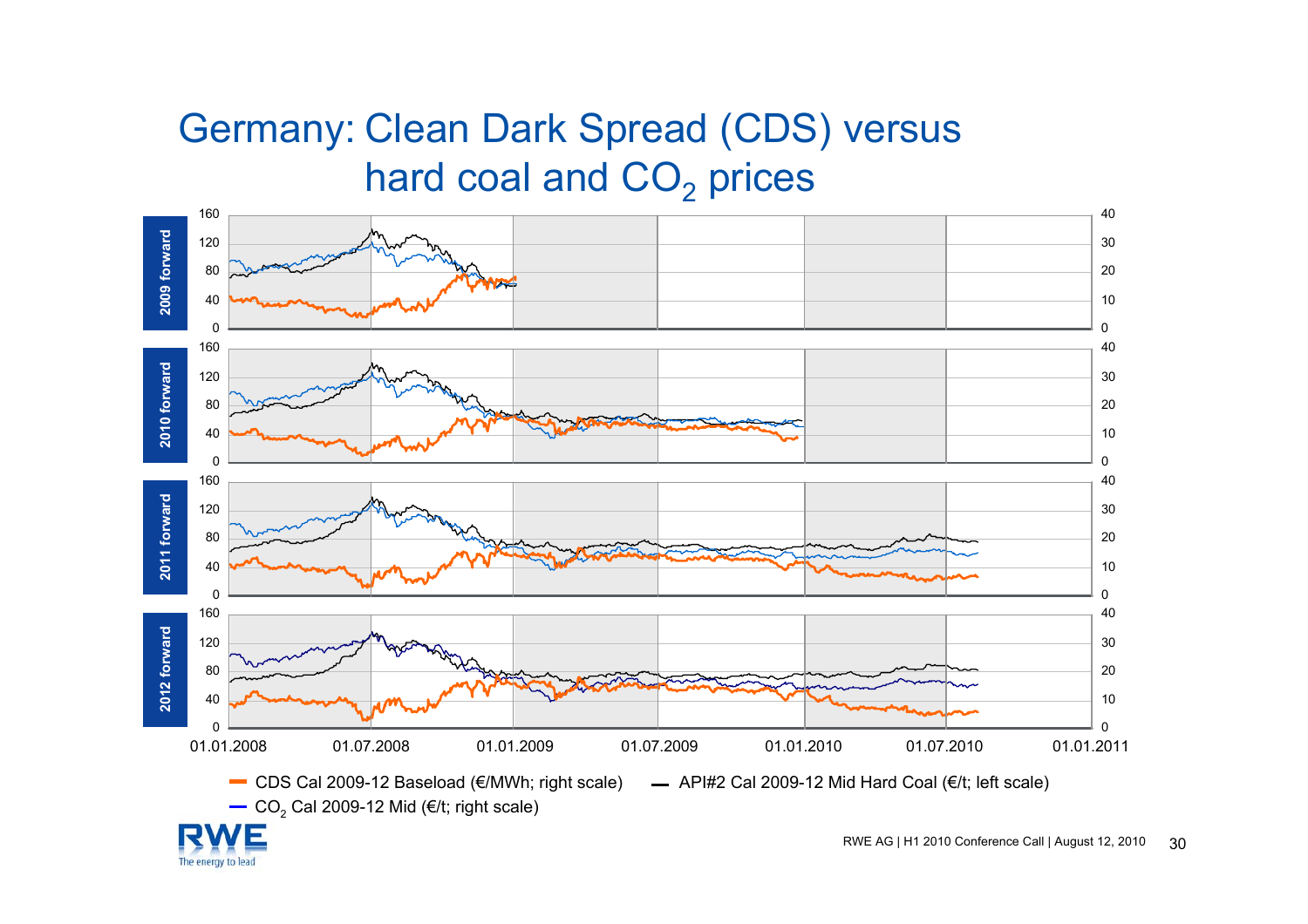### Germany: Clean Spark Spread (CSS) versus natural gas and CO $_{\rm 2}$  prices



The energy to lead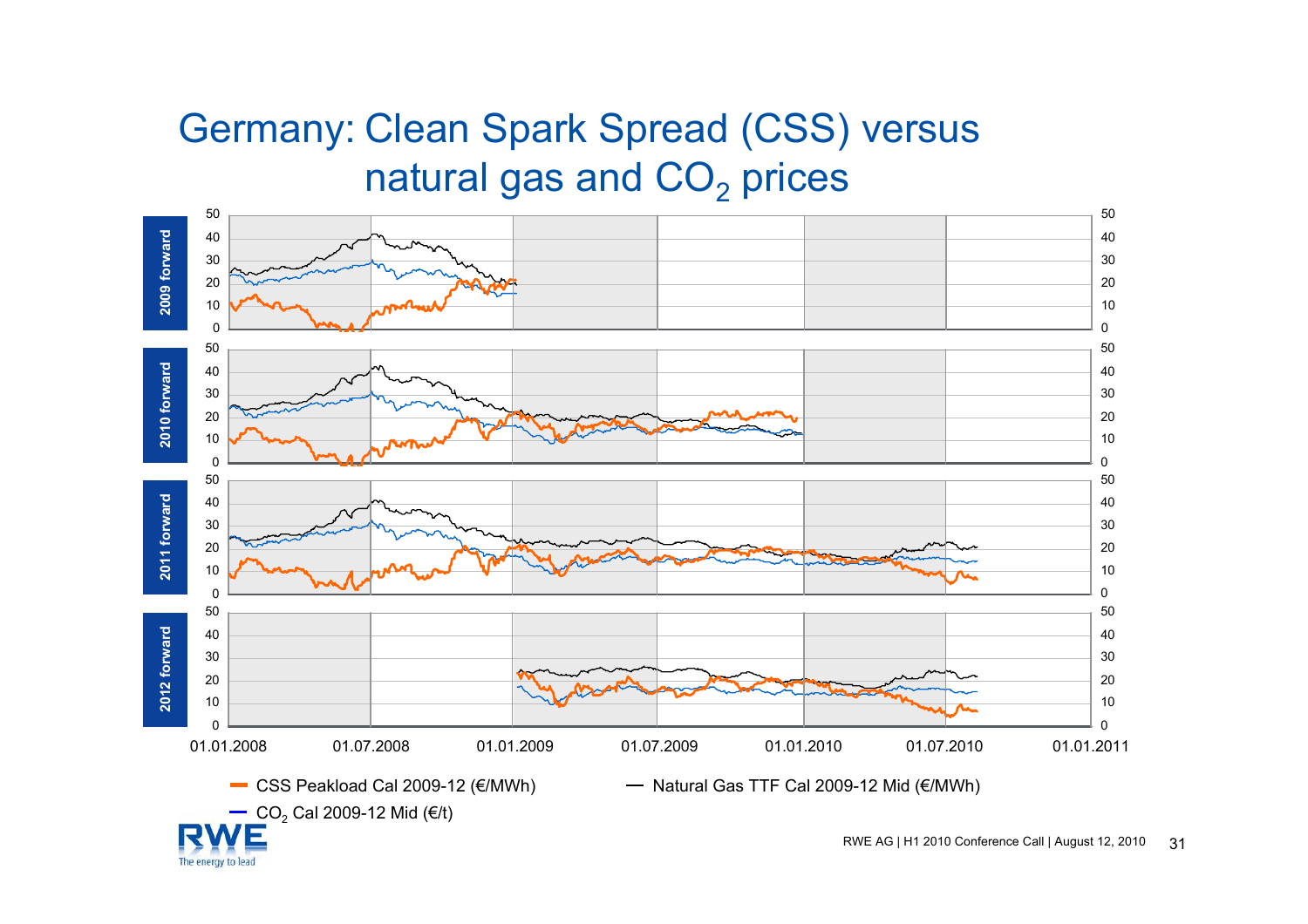### UK: Clean Dark Spread (CDS) versus hard coal and  $\mathsf{CO}_2$  prices



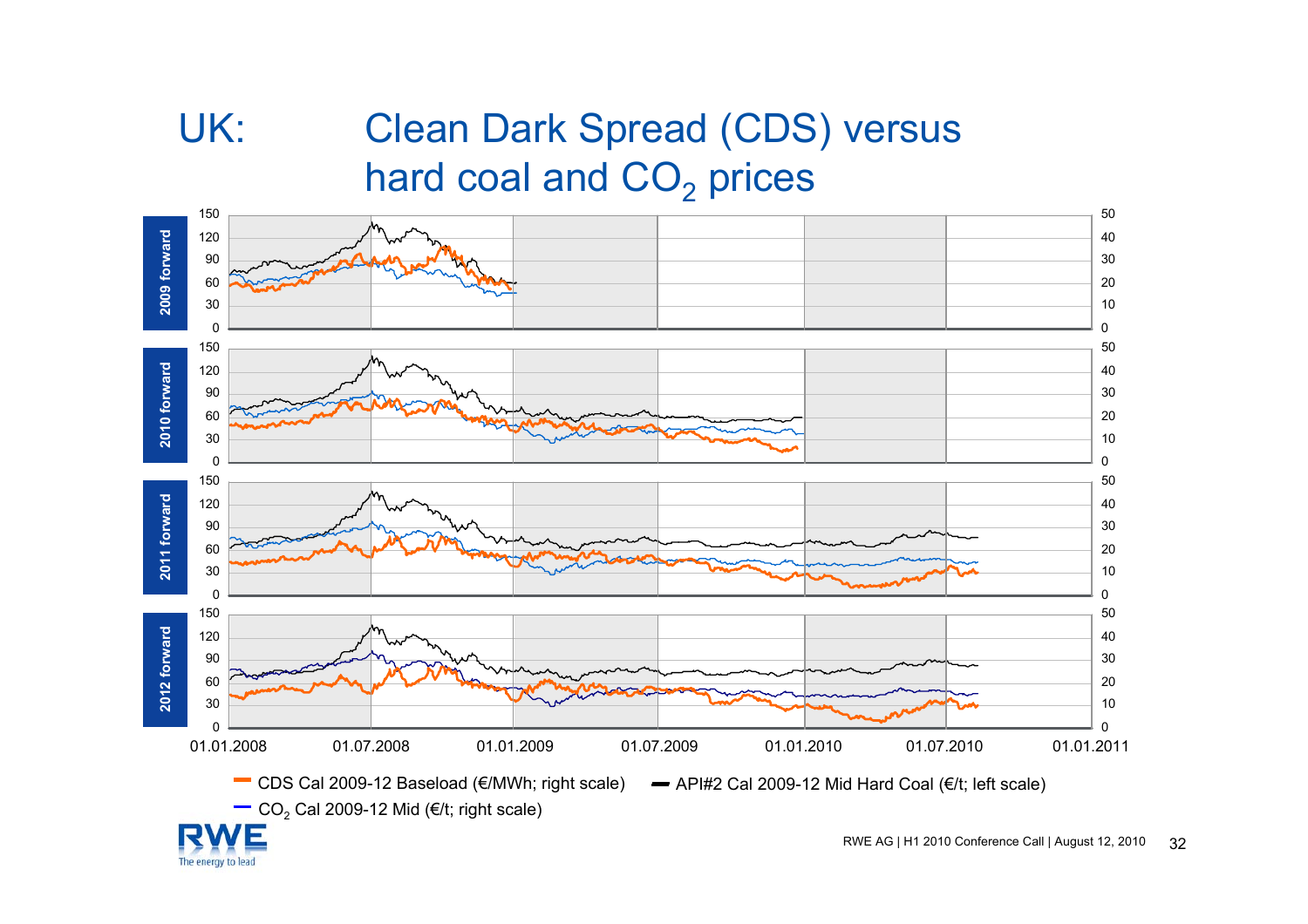The energy to lead

## UK: Clean Spark Spread (CSS) versus natural gas and CO $_{\rm 2}$  prices

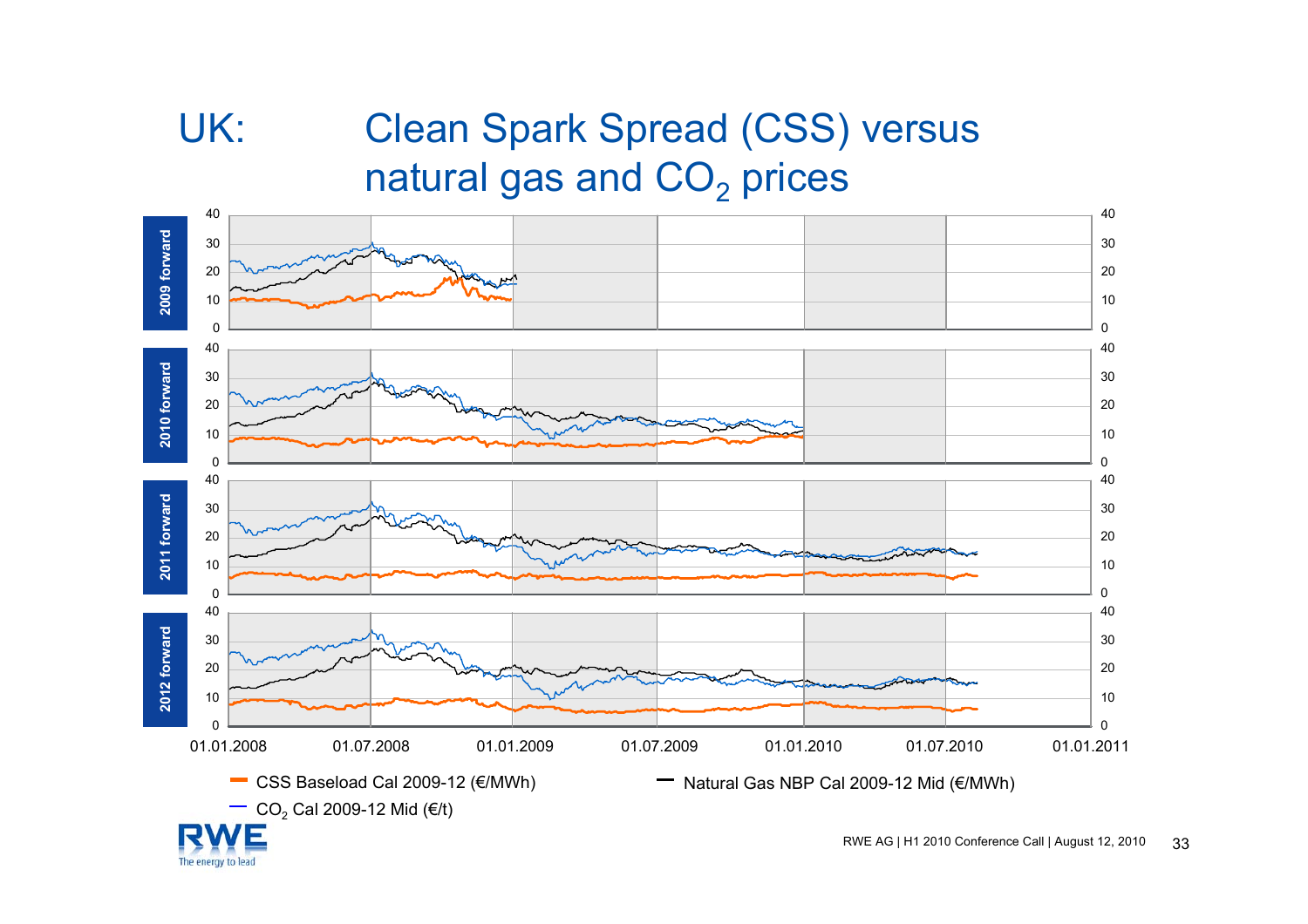### Development of net debt



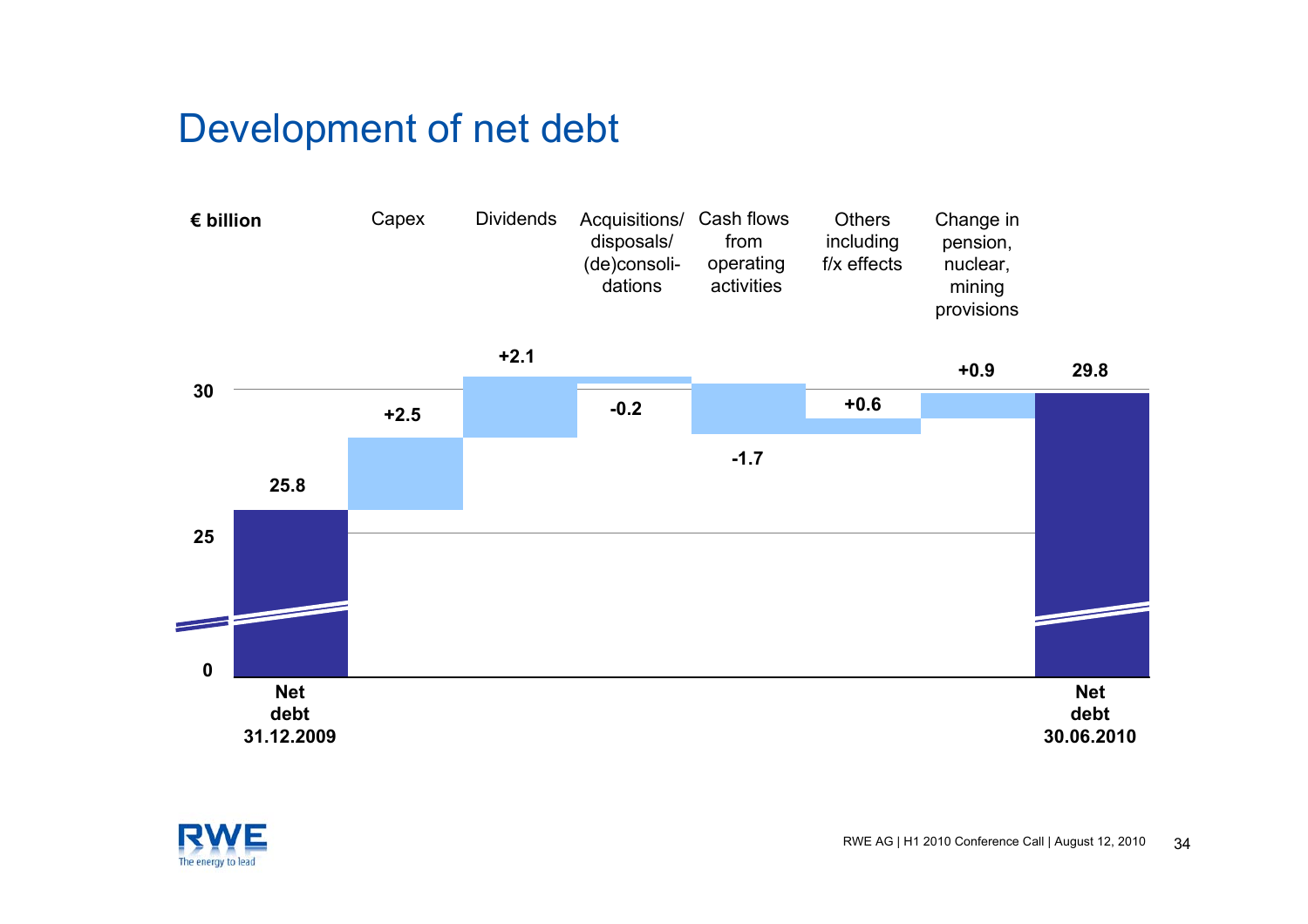### Financial liabilities and assets

(as of 30.06.2010)



1 Excluding variation margins under EEX based commodity contracts which are accounted for in the cash flow statement under 'change in working capital' and which are netted against the fair values of the respective derivatives at any point in time.

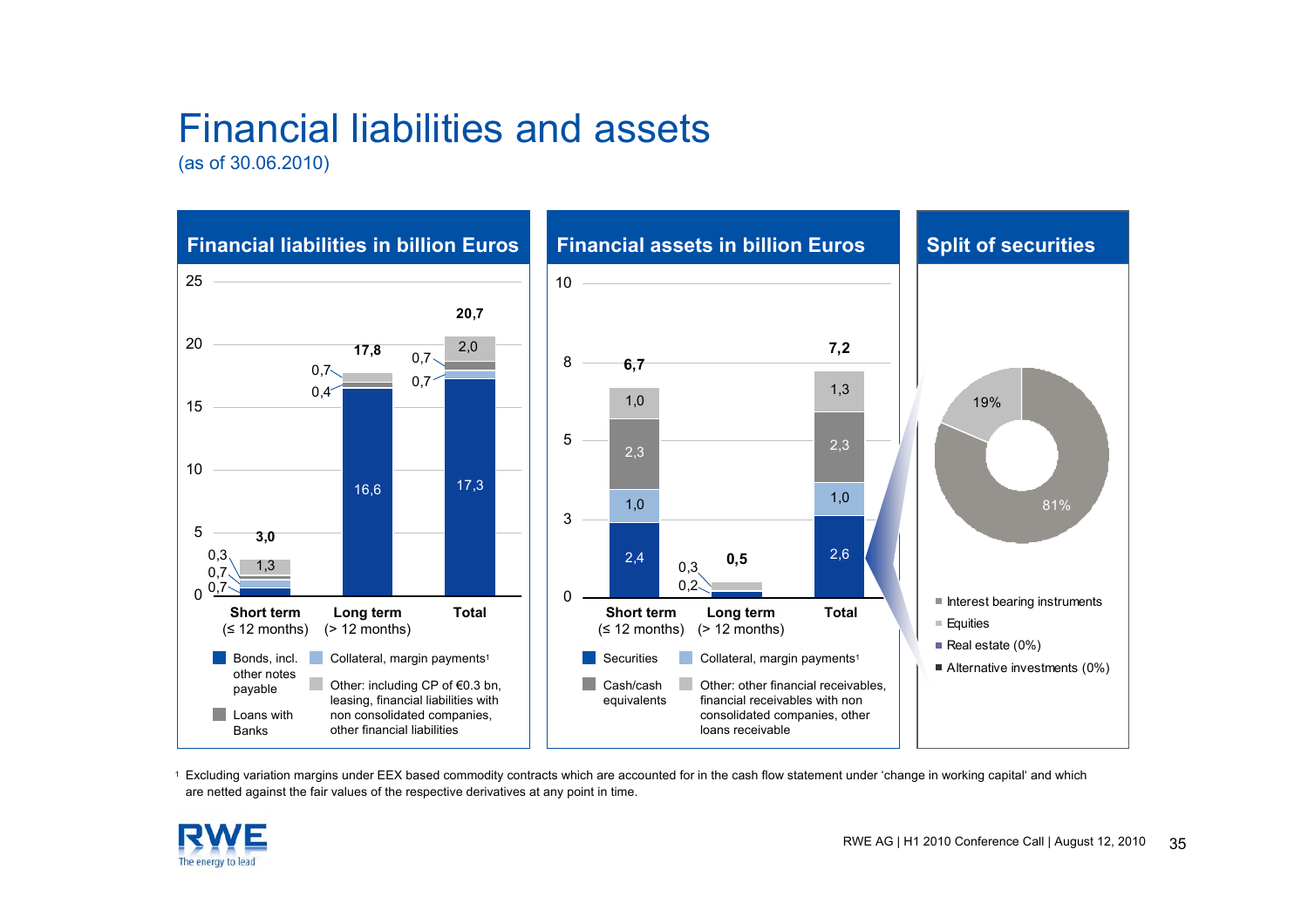#### Gross financial debt currency and interest exposure<sup>1</sup> (as of 30.06.2010)





<sup>1</sup> Including cross-currency swaps.